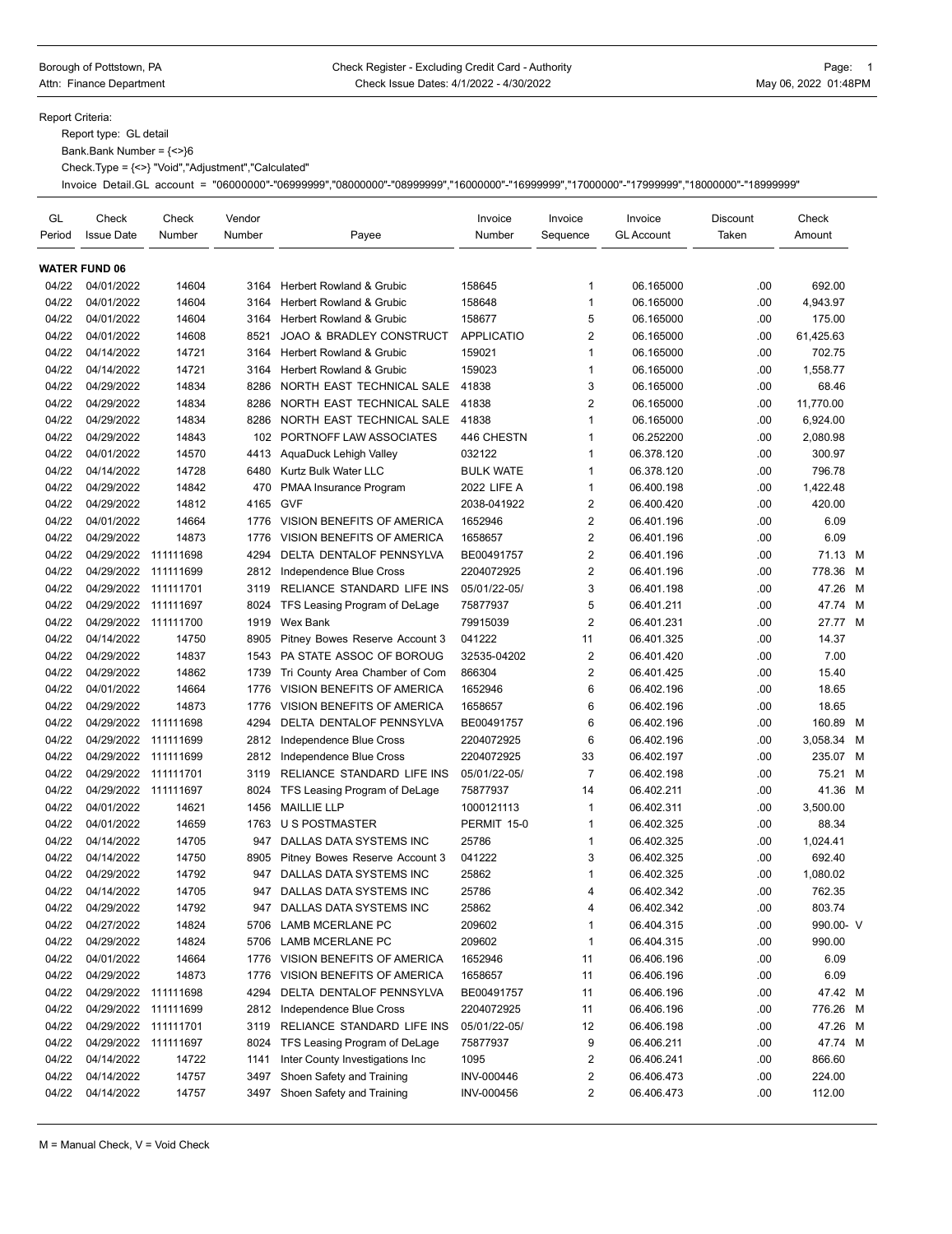# Borough of Pottstown, PA **Check Register - Excluding Credit Card** - Authority **CHO** Crequent Card - Authority

| <b>DUIUUUII UI FULSLUWII. FA</b> | Crieck Register - Excluding Credit Card - Additionty | -aye.                |
|----------------------------------|------------------------------------------------------|----------------------|
| Attn: Finance Department         | Check Issue Dates: 4/1/2022 - 4/30/2022              | May 06, 2022 01:48PM |

| GL<br>Period | Check<br><b>Issue Date</b> | Check<br>Number | Vendor<br>Number | Payee                               | Invoice<br>Number | Invoice<br>Sequence     | Invoice<br><b>GL Account</b> | Discount<br>Taken | Check<br>Amount |
|--------------|----------------------------|-----------------|------------------|-------------------------------------|-------------------|-------------------------|------------------------------|-------------------|-----------------|
| 04/22        | 04/29/2022                 | 14854           | 3497             | Shoen Safety and Training           | INV-000463        | $\overline{2}$          | 06.406.473                   | .00               | 201.60          |
| 04/22        | 04/14/2022                 | 14745           | 5591             | <b>PC Solutions</b>                 | CW112606          | $\overline{2}$          | 06.407.451                   | .00               | 76.30           |
| 04/22        | 04/14/2022                 | 14745           | 5591             | <b>PC Solutions</b>                 | CW112696          | $\sqrt{2}$              | 06.407.451                   | .00               | 155.04          |
| 04/22        | 04/14/2022                 | 14745           | 5591             | <b>PC Solutions</b>                 | CW112697          | $\overline{2}$          | 06.407.451                   | .00               | 147.00          |
| 04/22        | 04/14/2022                 | 14745           | 5591             | <b>PC Solutions</b>                 | CW112853          | $\overline{2}$          | 06.407.451                   | .00               | 82.60           |
| 04/22        | 04/14/2022                 | 14745           | 5591             | <b>PC Solutions</b>                 | CW112882          | $\overline{2}$          | 06.407.451                   | .00               | 70.00           |
| 04/22        | 04/14/2022                 | 14745           | 5591             | <b>PC Solutions</b>                 | CW112883          | $\overline{2}$          | 06.407.451                   | .00               | 767.90          |
| 04/22        | 04/14/2022                 | 14745           | 5591             | <b>PC Solutions</b>                 | CW112909          | $\sqrt{2}$              | 06.407.451                   | .00               | 147.00          |
| 04/22        | 04/14/2022                 | 14745           | 5591             | <b>PC Solutions</b>                 | CW112956          | $\overline{2}$          | 06.407.451                   | .00               | 155.04          |
| 04/22        | 04/14/2022                 | 14745           | 5591             | <b>PC Solutions</b>                 | CW112698          | $\overline{2}$          | 06.407.452                   | .00               | 1,579.20        |
| 04/22        | 04/14/2022                 | 14745           | 5591             | <b>PC Solutions</b>                 | CW112785          | $\overline{2}$          | 06.407.452                   | .00               | 250.04          |
| 04/22        | 04/14/2022                 | 14745           | 5591             | <b>PC Solutions</b>                 | CW112982          | $\overline{2}$          | 06.407.452                   | .00               | 1,579.20        |
| 04/22        | 04/14/2022                 | 14745           | 5591             | <b>PC Solutions</b>                 | CW113020          | $\sqrt{2}$              | 06.407.452                   | .00               | 157.92          |
| 04/22        | 04/01/2022                 | 14581           | 1268             | <b>Civic Plus</b>                   | 223573            | $\overline{2}$          | 06.407.453                   | .00               | 96.18           |
| 04/22        | 04/01/2022                 | 14604           | 3164             | Herbert Rowland & Grubic            | 158646            | $\mathbf{1}$            | 06.408.313                   | .00               | 294.00          |
| 04/22        | 04/01/2022                 | 14604           | 3164             | Herbert Rowland & Grubic            | 158647            | $\overline{1}$          | 06.408.313                   | .00               | 289.00          |
| 04/22        | 04/01/2022                 | 14604           | 3164             | Herbert Rowland & Grubic            | 158649            | $\mathbf{1}$            | 06.408.313                   | .00               | 1,657.50        |
| 04/22        | 04/01/2022                 | 14604           | 3164             | Herbert Rowland & Grubic            | 158677            | $\overline{4}$          | 06.408.313                   | .00               | 1,780.00        |
| 04/22        | 04/01/2022                 | 14604           | 3164             | <b>Herbert Rowland &amp; Grubic</b> | 158677            | $\overline{7}$          | 06.408.313                   | .00               | 36.00           |
| 04/22        | 04/01/2022                 | 14604           | 3164             | Herbert Rowland & Grubic            | 158677            | 8                       | 06.408.313                   | .00               | 180.00          |
| 04/22        | 04/01/2022                 | 14604           | 3164             | Herbert Rowland & Grubic            | 158677            | 6                       | 06.408.313                   | .00               | 3,057.00        |
| 04/22        | 04/14/2022                 | 14721           | 3164             | Herbert Rowland & Grubic            | 159022            | $\mathbf{1}$            | 06.408.313                   | .00               | 845.00          |
| 04/22        | 04/14/2022                 | 14721           | 3164             | Herbert Rowland & Grubic            | 159024            | $\overline{1}$          | 06.408.313                   | .00               | 1,304.00        |
| 04/22        | 04/14/2022                 | 14721           | 3164             | Herbert Rowland & Grubic            | 159297            | $\mathbf{1}$            | 06.408.313                   | .00               | 181.25          |
| 04/22        | 04/29/2022                 | 14816           | 3164             | Herbert Rowland & Grubic            | 159400            | 6                       | 06.408.313                   | .00               | 3,347.00        |
| 04/22        | 04/29/2022                 | 14816           | 3164             | Herbert Rowland & Grubic            | 159400            | $\overline{1}$          | 06.408.313                   | .00               | 500.00          |
| 04/22        | 04/01/2022                 | 14604           | 3164             | Herbert Rowland & Grubic            | 158677            | $\overline{2}$          | 06.408.319                   | .00               | 531.67          |
| 04/22        | 04/29/2022                 | 14816           | 3164             | Herbert Rowland & Grubic            | 159400            | 4                       | 06.408.319                   | .00               | 193.33          |
| 04/22        | 04/14/2022                 | 14754           | 7531             | PROSHRED SECURITY                   | 2105110           | $\overline{2}$          | 06.409.261                   | .00               | 105.49          |
| 04/22        | 04/29/2022                 | 14845           | 7531             | PROSHRED SECURITY                   | 2106231           | $\overline{2}$          | 06.409.261                   | .00               | 29.33           |
| 04/22        | 04/01/2022                 | 14580           | 4679             | <b>Cintas Corporation</b>           | 5098927927        | 3                       | 06.409.262                   | .00               | 67.54           |
| 04/22        | 04/01/2022                 | 14619           | 4713             | Longacre Electrical Service Inc     | P27304            | $\overline{2}$          | 06.409.262                   | .00               | 31.64           |
| 04/22        | 04/01/2022                 | 14670           | 5532             | About All Floors                    | 38760             | $\sqrt{2}$              | 06.409.262                   | .00               | 273.00          |
| 04/22        | 04/14/2022                 | 14698           | 4679             | <b>Cintas Corporation</b>           | 5103020749        | 3                       | 06.409.262                   | .00               | 70.38           |
| 04/22        | 04/01/2022                 | 14612           | 2723             | Kinber                              | <b>INV5858</b>    | $\overline{2}$          | 06.409.324                   | .00               | 139.50          |
| 04/22        | 04/14/2022                 | 14726           | 2723             | Kinber                              | <b>INV6107</b>    | $\overline{2}$          | 06.409.324                   | .00               | 139.50          |
| 04/22        | 04/14/2022                 | 14746           | 1554             | PECO ENERGY CO                      | 43531-34026       | 18                      | 06.409.361                   | .00               | $9.13 - V$      |
| 04/22        | 04/14/2022                 | 14746           | 1554             | PECO ENERGY CO                      | 43531-34026       | 18                      | 06.409.361                   | .00               | 9.13            |
| 04/22        | 04/14/2022                 | 14746           |                  | 1554 PECO ENERGY CO                 | 43531-34026       | 65                      | 06.409.361                   | .00               | 535.89- V       |
| 04/22        | 04/14/2022                 | 14746           |                  | 1554 PECO ENERGY CO                 | 43531-34026       | 65                      | 06.409.361                   | .00               | 535.89          |
| 04/22        | 04/18/2022                 | 14775           | 1554             | PECO ENERGY CO                      | 43531-03402       | 18                      | 06.409.361                   | .00               | 9.38            |
| 04/22        | 04/18/2022                 | 14775           | 1554             | PECO ENERGY CO                      | 43531-03402       | 65                      | 06.409.361                   | .00               | 676.95          |
| 04/22        | 04/14/2022                 | 14746           |                  | 1554 PECO ENERGY CO                 | 43531-34026       | 61                      | 06.409.362                   | .00               | 554.44- V       |
| 04/22        | 04/14/2022                 | 14746           | 1554             | PECO ENERGY CO                      | 43531-34026       | 61                      | 06.409.362                   | .00               | 554.44          |
| 04/22        | 04/18/2022                 | 14775           | 1554             | PECO ENERGY CO                      | 43531-03402       | 61                      | 06.409.362                   | .00               | 690.08          |
| 04/22        | 04/01/2022                 | 14578           | 671              | Carter Locksmith, Gregory R         | 023878            | 4                       | 06.409.373                   | .00               | 33.60           |
| 04/22        | 04/01/2022                 | 14640           | 1622             | <b>READING FOUNDRY &amp; SUPPLY</b> | S2456664.00       | $\overline{\mathbf{c}}$ | 06.409.373                   | .00               | 6.49            |
| 04/22        | 04/01/2022                 | 14653           |                  | 783 TRI STATE ELEVATOR CO           | 142010            | $\overline{\mathbf{c}}$ | 06.409.373                   | .00               | 280.00          |
| 04/22        | 04/01/2022                 | 14653           |                  | 783 TRI STATE ELEVATOR CO           | 142093            | 2                       | 06.409.373                   | .00               | 30.39           |
| 04/22        | 04/14/2022                 | 14700           |                  | 5322 CLEMENS UNIFORM RENTAL         | 1470089           | 3                       | 06.409.373                   | .00               | 28.09           |
| 04/22        | 04/14/2022                 | 14700           |                  | 5322 CLEMENS UNIFORM RENTAL         | 1471381           | 3                       | 06.409.373                   | .00               | 21.84           |
| 04/22        | 04/14/2022                 | 14700           |                  | 5322 CLEMENS UNIFORM RENTAL         | 1472712           | 3                       | 06.409.373                   | .00               | 21.84           |
| 04/22        | 04/14/2022                 | 14741           | 4709             | NATIONAL ELEVATOR INSPECTI          | RI22009774        | 2                       | 06.409.373                   | .00               | 89.08           |
| 04/22        | 04/14/2022                 | 14747           | 7688             | PHONEAMERICA CORP                   | 249880            | 2                       | 06.409.373                   | .00               | 46.20           |
| 04/22        | 04/29/2022                 | 14776           |                  | 1491 AD Moyer                       | 353587            | $\overline{2}$          | 06.409.373                   | .00               | 125.68          |
| 04/22        | 04/01/2022                 | 14664           |                  | 1776 VISION BENEFITS OF AMERICA     | 1652946           | 22                      | 06.429.196                   | .00               | 11.85           |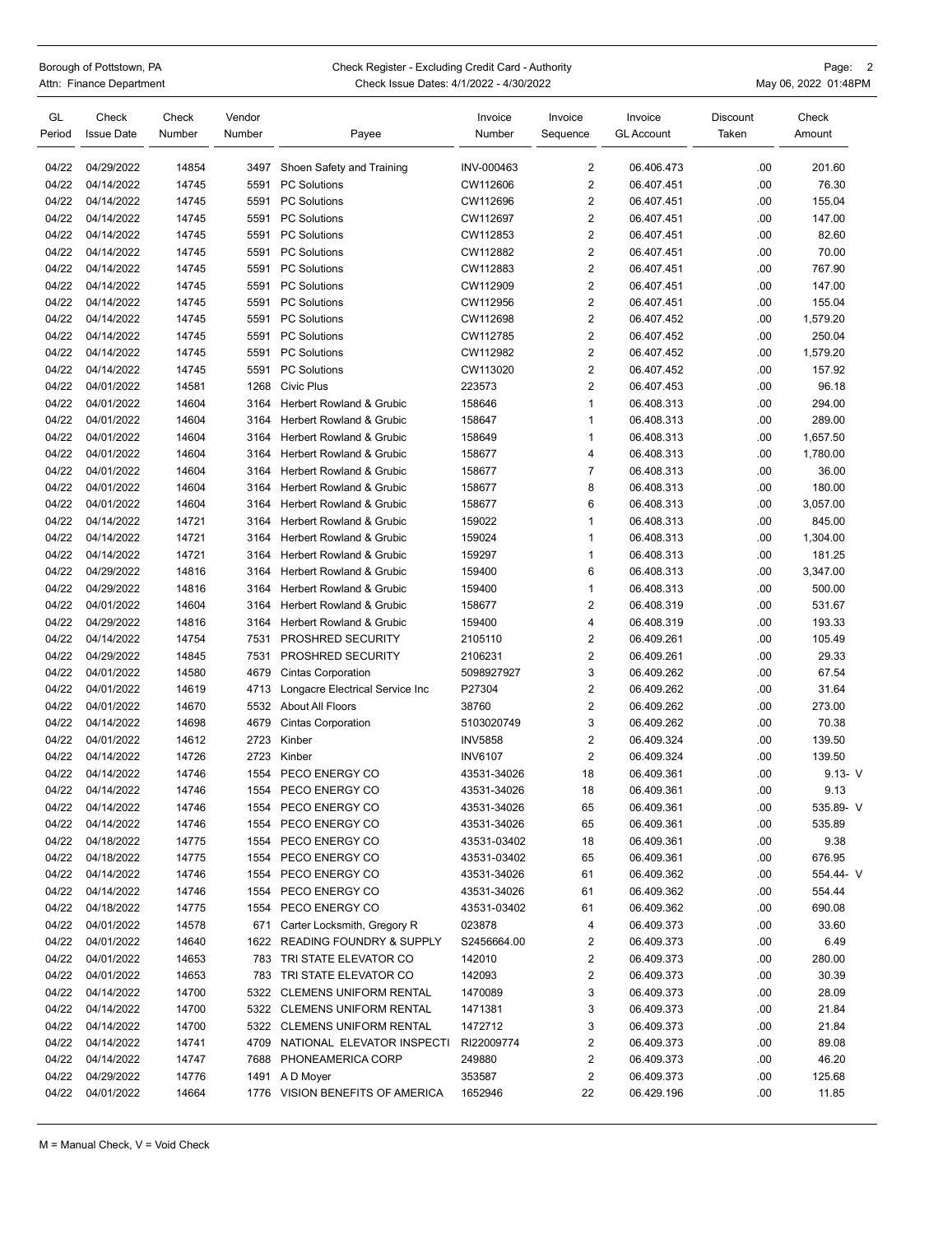Borough of Pottstown, PA Check Register - Excluding Credit Card - Authority<br>Attn: Finance Department Check Card Check Issue Dates: 3/1/2022 - 4/30/2022 Check Issue Dates: 4/1/2022 - 4/30/2022 **Actual Check Issue Dates: 4/1/2022** - 4/30/2022

|                    | Page: | 3 |
|--------------------|-------|---|
| iv 06 2022 01:48PM |       |   |

| GL<br>Period   | Check<br><b>Issue Date</b>         | Check<br>Number | Vendor<br>Number | Payee                                                    | Invoice<br>Number       | Invoice<br>Sequence | Invoice<br><b>GL Account</b> | Discount<br>Taken | Check<br>Amount |   |
|----------------|------------------------------------|-----------------|------------------|----------------------------------------------------------|-------------------------|---------------------|------------------------------|-------------------|-----------------|---|
|                |                                    |                 |                  |                                                          |                         |                     |                              |                   |                 |   |
| 04/22          | 04/29/2022                         | 14873           | 1776             | VISION BENEFITS OF AMERICA                               | 1658657                 | 22                  | 06.429.196                   | .00               | 11.85           |   |
| 04/22          | 04/29/2022                         | 111111698       | 4294             | DELTA DENTALOF PENNSYLVA                                 | BE00491757              | 27                  | 06.429.196                   | .00               | 84.68 M         |   |
| 04/22          | 04/29/2022                         | 111111699       | 2812             | Independence Blue Cross                                  | 2204072925              | 24                  | 06.429.196                   | .00               | 1,873.46 M      |   |
| 04/22          | 04/29/2022                         | 111111701       | 3119             | RELIANCE STANDARD LIFE INS                               | 05/01/22-05/            | 28                  | 06.429.198                   | .00               | 56.27 M         |   |
| 04/22          | 04/01/2022                         | 14664           | 1776             | VISION BENEFITS OF AMERICA                               | 1652946                 | 19                  | 06.430.196                   | .00               | 22.68           |   |
| 04/22          | 04/29/2022                         | 14873           | 1776             | VISION BENEFITS OF AMERICA                               | 1658657                 | 19                  | 06.430.196                   | .00               | 22.68           |   |
| 04/22          | 04/29/2022                         | 111111698       | 4294             | DELTA DENTALOF PENNSYLVA                                 | BE00491757              | 17                  | 06.430.196                   | .00               | 260.81 M        |   |
| 04/22          | 04/29/2022                         | 111111699       | 2812             | Independence Blue Cross                                  | 2204072925              | 19                  | 06.430.196                   | .00               | 3,113.71        | M |
| 04/22          | 04/29/2022                         | 111111701       | 3119             | RELIANCE STANDARD LIFE INS                               | 05/01/22-05/            | 19                  | 06.430.198                   | .00               | 97.81 M         |   |
| 04/22          | 04/01/2022                         | 14634           | 5788             | <b>OFFICE BASICS</b>                                     | I-1992357               | $\overline{2}$      | 06.430.210                   | .00               | 12.71           |   |
| 04/22          | 04/01/2022                         | 14634           | 5788             | <b>OFFICE BASICS</b>                                     | I-1992364               | $\overline{2}$      | 06.430.210                   | .00               | 66.45           |   |
| 04/22          | 04/01/2022                         | 14634           | 5788             | <b>OFFICE BASICS</b>                                     | I-1992368               | $\overline{c}$      | 06.430.210                   | .00               | 6.05            |   |
| 04/22          | 04/01/2022                         | 14634           | 5788             | <b>OFFICE BASICS</b>                                     | I-1993407               | $\overline{2}$      | 06.430.210                   | .00               | 71.40           |   |
| 04/22          | 04/14/2022                         | 14743           | 5788             | <b>OFFICE BASICS</b>                                     | I-2005678               | $\overline{2}$      | 06.430.210                   | .00               | 7.29            |   |
| 04/22          | 04/29/2022                         | 111111697       | 8024             | TFS Leasing Program of DeLage                            | 75877937                | 18                  | 06.430.211                   | .00               | 41.36           | M |
| 04/22          | 04/29/2022                         | 111111700       | 1919             | Wex Bank                                                 | 79915039                | 12                  | 06.430.231                   | .00               | 576.57 M        |   |
| 04/22          | 04/14/2022                         | 14700           | 5322             | <b>CLEMENS UNIFORM RENTAL</b>                            | 1469669                 | $\overline{c}$      | 06.430.238                   | .00               | 8.60            |   |
| 04/22          | 04/14/2022                         | 14700           | 5322             | <b>CLEMENS UNIFORM RENTAL</b>                            | 1471002                 | $\overline{2}$      | 06.430.238                   | .00               | 8.60            |   |
| 04/22          | 04/14/2022                         | 14698           | 4679             | <b>Cintas Corporation</b>                                | 5102703524              | $\overline{2}$      | 06.430.241                   | .00               | 65.45           |   |
| 04/22          | 04/01/2022                         | 14572           | 9020             | AutoZone                                                 | 4610476685              | $\overline{2}$      | 06.430.251                   | .00               | 2.41            |   |
| 04/22          | 04/01/2022                         | 14594           | 6296             | FRED BEANS FORD OF BOYER                                 | 364714P                 | $\overline{2}$      | 06.430.251                   | .00               | 8.28            |   |
| 04/22          | 04/01/2022                         | 14615           | 1420             | KUTZ, EM                                                 | 35461                   | $\overline{c}$      | 06.430.251                   | .00               | 291.32          |   |
| 04/22          | 04/01/2022                         | 14644           | 1670             | SAWCHUKS GARAGE INC                                      | 0028115                 | $\sqrt{2}$          | 06.430.251                   | .00               | 35.27           |   |
| 04/22          | 04/01/2022                         | 14652           | 9066             | T C LAWN EQUIPMENT                                       | 26514                   | $\overline{2}$      | 06.430.251                   | .00               | 50.63           |   |
| 04/22          | 04/01/2022                         | 14654           | 5804             | <b>Triad Truck Equipment</b>                             | 0099168-IN              | $\overline{2}$      | 06.430.251                   | .00               | 385.84          |   |
| 04/22          | 04/01/2022                         | 14654           | 5804             | <b>Triad Truck Equipment</b>                             | 0099249-IN              | $\overline{c}$      | 06.430.251                   | .00               | 109.48          |   |
| 04/22          | 04/01/2022                         | 14654           | 5804             | <b>Triad Truck Equipment</b>                             | 0099290-IN              | $\overline{c}$      | 06.430.251                   | .00               | 133.14          |   |
| 04/22          | 04/01/2022                         | 14654           | 5804             | <b>Triad Truck Equipment</b>                             | 0099291-IN              | 3                   | 06.430.251                   | .00               | 56.00           |   |
| 04/22          | 04/01/2022                         | 14654           | 5804             | <b>Triad Truck Equipment</b>                             | 0099932-IN              | $\overline{2}$      | 06.430.251                   | .00               | 105.00          |   |
| 04/22          | 04/14/2022                         | 14688           | 25               | ASSOCIATED TRUCK PARTS                                   | 550825                  | $\overline{2}$      | 06.430.251                   | .00               | 11.12           |   |
| 04/22          | 04/14/2022                         | 14699           | 1826             | <b>CLARK INDUSTRIAL SUPPLY</b>                           | 173411                  | $\sqrt{2}$          | 06.430.251                   | .00               | 11.58           |   |
| 04/22          | 04/29/2022                         | 14780           | 9020             | AutoZone                                                 | 4610514717              | $\overline{2}$      | 06.430.251                   | .00               | 3.41            |   |
| 04/22          | 04/29/2022                         | 14851           | 1670             | SAWCHUKS GARAGE INC                                      | 0028647                 | $\sqrt{2}$          | 06.430.251                   | .00               | 62.19           |   |
| 04/22          | 04/29/2022                         | 14863           | 5804             | <b>Triad Truck Equipment</b>                             | 0100297-IN              | $\overline{2}$      | 06.430.251                   | .00               | 206.98          |   |
| 04/22          | 04/14/2022                         | 14750           | 8905             | Pitney Bowes Reserve Account 3                           | 041222                  | $\overline{7}$      | 06.430.325                   | .00               | 3.56            |   |
| 04/22          | 04/14/2022                         | 14746           | 1554             | PECO ENERGY CO                                           | 43531-34026             | 29                  | 06.430.361                   | .00               | 177.98- V       |   |
| 04/22          | 04/14/2022                         | 14746           | 1554             | PECO ENERGY CO                                           | 43531-34026             | 29                  | 06.430.361                   | .00               | 177.98          |   |
| 04/22          | 04/18/2022                         | 14775           | 1554             | PECO ENERGY CO                                           | 43531-03402             | 29                  | 06.430.361                   | .00               | 161.99          |   |
| 04/22          | 04/14/2022                         | 14746           | 1554             | PECO ENERGY CO                                           | 43531-34026             | 33                  | 06.430.362                   | .00               | 609.98- V       |   |
| 04/22          | 04/14/2022                         | 14746           | 1554             | PECO ENERGY CO                                           | 43531-34026             | 33                  | 06.430.362                   | .00               | 609.98          |   |
| 04/22          | 04/18/2022                         | 14775           | 1554             | PECO ENERGY CO                                           | 43531-03402             | 33                  | 06.430.362                   | .00               | 395.12          |   |
| 04/22          | 04/29/2022                         | 14818           | 1385             | INTERSTATE TAX SERVICE BUR                               | 27155                   | 7                   | 06.447.194                   | .00               | 10.31           |   |
| 04/22          | 04/01/2022                         | 14664           | 1776             | VISION BENEFITS OF AMERICA                               | 1652946                 | 23                  | 06.447.196                   | .00               | 38.03           |   |
| 04/22          | 04/29/2022                         | 14873           | 1776             | VISION BENEFITS OF AMERICA                               | 1658657                 | 23                  | 06.447.196                   | .00               | 38.03           |   |
| 04/22          | 04/29/2022                         | 111111698       | 4294             | DELTA DENTALOF PENNSYLVA                                 | BE00491757              | 22                  | 06.447.196                   | .00               | 177.82 M        |   |
| 04/22          | 04/29/2022 111111699               |                 | 2812             | Independence Blue Cross                                  | 2204072925              | 25                  | 06.447.196                   | .00               | 4,713.61 M      |   |
|                |                                    |                 |                  |                                                          |                         |                     |                              |                   |                 |   |
| 04/22<br>04/22 | 04/29/2022 111111701<br>04/01/2022 |                 | 3119             | RELIANCE STANDARD LIFE INS<br>VISION BENEFITS OF AMERICA | 05/01/22-05/<br>1652946 | 24<br>24            | 06.447.198                   | .00<br>.00        | 46.27 M         |   |
|                |                                    | 14664           | 1776             |                                                          |                         |                     | 06.448.196                   |                   | 45.45           |   |
| 04/22          | 04/14/2022                         | 14742           | 3124             | Occupational Health- Ptown Hos                           | 21496                   | $\mathbf{1}$        | 06.448.196                   | .00               | 50.00           |   |
| 04/22          | 04/29/2022                         | 14873           | 1776             | VISION BENEFITS OF AMERICA                               | 1658657                 | 24                  | 06.448.196                   | .00               | 45.45           |   |
| 04/22          | 04/29/2022 111111698               |                 | 4294             | DELTA DENTALOF PENNSYLVA                                 | BE00491757              | 24                  | 06.448.196                   | .00               | 508.06 M        |   |
| 04/22          | 04/29/2022 111111699               |                 | 2812             | Independence Blue Cross                                  | 2204072925              | 26                  | 06.448.196                   | .00               | 8,546.08 M      |   |
| 04/22          | 04/29/2022                         | 111111699       | 2812             | Independence Blue Cross                                  | 2204072925              | 37                  | 06.448.196                   | .00               | 2,375.84 M      |   |
| 04/22          | 04/29/2022 111111701               |                 | 3119             | RELIANCE STANDARD LIFE INS                               | 05/01/22-05/            | 26                  | 06.448.198                   | .00               | 130.41 M        |   |
| 04/22          | 04/01/2022                         | 14585           | 836              | Coyne Chemical                                           | 378462                  | $\mathbf 1$         | 06.448.222                   | .00               | 703.05          |   |
| 04/22          | 04/01/2022                         | 14585           | 836              | Coyne Chemical                                           | 378463                  | $\mathbf{1}$        | 06.448.222                   | .00               | 383.48          |   |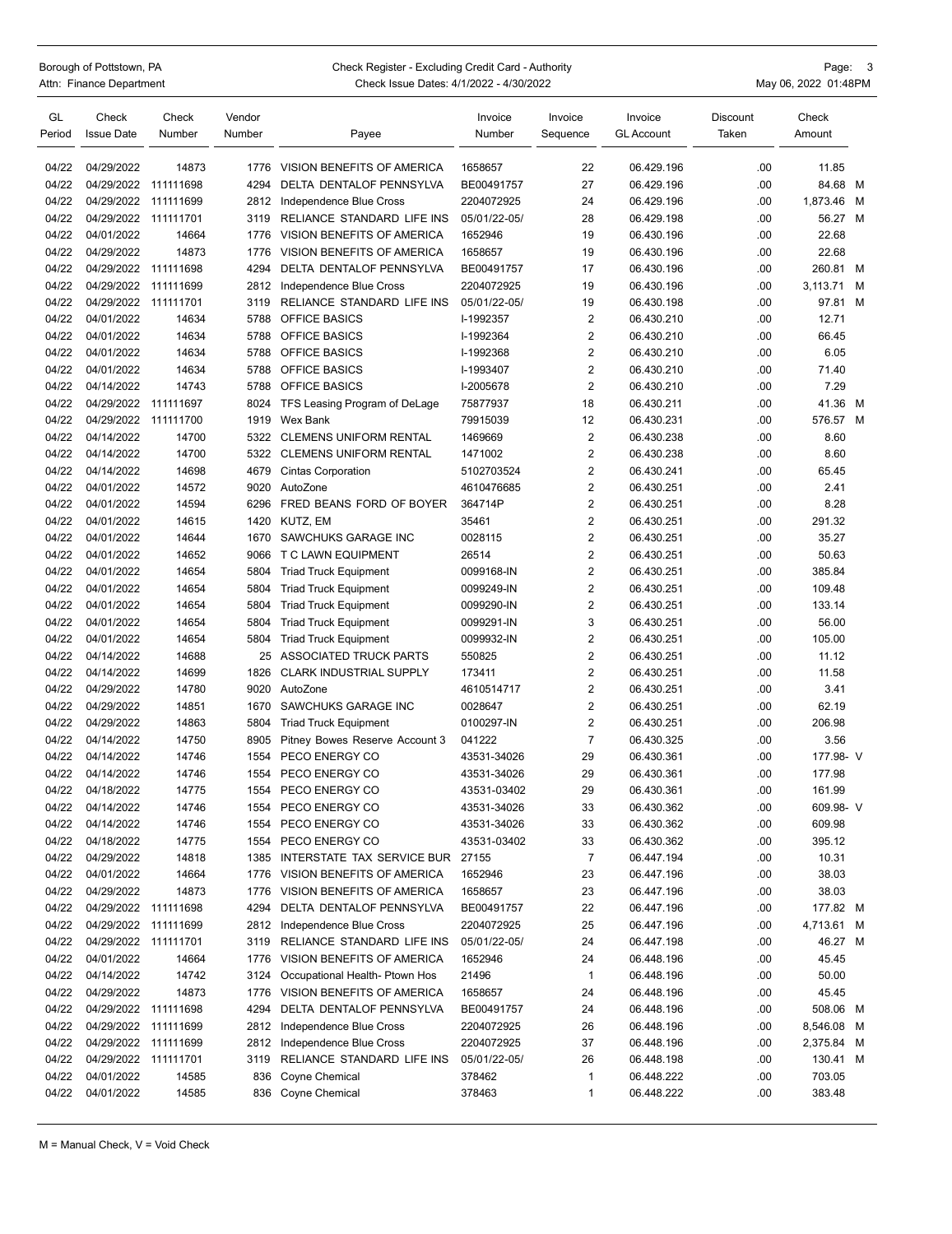## Borough of Pottstown, PA Page: 4 Check Register - Excluding Credit Card - Authority Page: 4<br>Attn: Finance Department Page: 1992 Check Issue Dates: 4/1/2022 - 4/30/2022 Check Issue Dates: 4/1/2022 - 4/30/2022

| GL<br>Period | Check<br><b>Issue Date</b> | Check<br>Number | Vendor<br>Number | Payee                               | Invoice<br>Number | Invoice<br>Sequence | Invoice<br><b>GL Account</b> | Discount<br>Taken | Check<br>Amount |   |
|--------------|----------------------------|-----------------|------------------|-------------------------------------|-------------------|---------------------|------------------------------|-------------------|-----------------|---|
|              |                            |                 |                  |                                     |                   |                     |                              |                   |                 |   |
| 04/22        | 04/01/2022                 | 14585           | 836              | Coyne Chemical                      | 378964            | 1                   | 06.448.222                   | .00.              | 413.31          |   |
| 04/22        | 04/01/2022                 | 14585           | 836              | Coyne Chemical                      | 378965            | $\mathbf{1}$        | 06.448.222                   | .00               | 213.06          |   |
| 04/22        | 04/01/2022                 | 14683           | 2789             | Usalco                              | 20223868          | 1                   | 06.448.222                   | .00.              | 9,913.20        |   |
| 04/22        | 04/01/2022                 | 111111692       | 7871             | <b>JCI Jones</b>                    | 881134            | 1                   | 06.448.222                   | .00               | 2,730.00        | M |
| 04/22        | 04/29/2022                 | 14790           | 836              | Coyne Chemical                      | 380572            | 1                   | 06.448.222                   | .00.              | 426.09          |   |
| 04/22        | 04/29/2022                 | 14790           | 836              | Coyne Chemical                      | 380573            | $\mathbf{1}$        | 06.448.222                   | .00               | 447.39          |   |
| 04/22        | 04/29/2022                 | 14852           | 8624             | <b>SHANNON CHEMICAL CORP</b>        | 42843             | $\mathbf{1}$        | 06.448.222                   | .00               | 4,642.89        |   |
| 04/22        | 04/29/2022                 | 14870           | 2789             | Usalco                              | 20226124          | $\mathbf{1}$        | 06.448.222                   | .00.              | 9,930.80        |   |
| 04/22        | 04/29/2022                 | 111111700       | 1919             | Wex Bank                            | 79915039          | 22                  | 06.448.231                   | .00               | 45.08 M         |   |
| 04/22        | 04/14/2022                 | 14700           | 5322             | <b>CLEMENS UNIFORM RENTAL</b>       | 1471638           | 1                   | 06.448.238                   | .00               | 62.40           |   |
| 04/22        | 04/14/2022                 | 14700           | 5322             | <b>CLEMENS UNIFORM RENTAL</b>       | 1476988           | $\mathbf{1}$        | 06.448.238                   | .00               | 134.10-         |   |
| 04/22        | 04/14/2022                 | 14699           | 1826             | <b>CLARK INDUSTRIAL SUPPLY</b>      | 173115            | $\mathbf{1}$        | 06.448.251                   | .00.              | 13.98           |   |
| 04/22        | 04/01/2022                 | 14636           | 5591             | <b>PC Solutions</b>                 | CW112801          | $\overline{2}$      | 06.448.265                   | .00               | 675.00          |   |
| 04/22        | 04/01/2022                 | 14609           | 1961             | Keystone Engineering Group Inc      | 2200479           | 1                   | 06.448.266                   | .00               | 1,485.00        |   |
| 04/22        | 04/01/2022                 | 14612           | 2723             | Kinber                              | <b>INV5858</b>    | 6                   | 06.448.324                   | .00.              | 139.50          |   |
| 04/22        | 04/14/2022                 | 14726           | 2723             | Kinber                              | <b>INV6107</b>    | 6                   | 06.448.324                   | .00.              | 139.50          |   |
| 04/22        | 04/14/2022                 | 14739           | 521              | MET-ED                              | 1000170006        | $\mathbf{1}$        | 06.448.361                   | .00               | 12,748.44       |   |
| 04/22        | 04/29/2022                 | 14829           | 521              | MET-ED                              | 1000170006        | $\mathbf{1}$        | 06.448.361                   | .00.              | 10,727.13       |   |
| 04/22        | 04/01/2022                 | 14676           | 1980             | Brown Tree Service, Richard         | 6797              | $\mathbf{1}$        | 06.448.371                   | .00               | 4,200.00        |   |
| 04/22        | 04/29/2022                 | 14795           | 2464             | DENNEY ELECTRIC OF BOYER            | S101840196.       | $\mathbf{1}$        | 06.448.373                   | .00               | 2,266.03        |   |
| 04/22        | 04/29/2022                 | 14795           | 2464             | DENNEY ELECTRIC OF BOYER            | S101840196.       | 1                   | 06.448.373                   | .00.              | 29.30           |   |
| 04/22        | 04/01/2022                 | 14664           | 1776             | VISION BENEFITS OF AMERICA          | 1652946           | 25                  | 06.449.196                   | .00.              | 47.40           |   |
| 04/22        | 04/29/2022                 | 14837           | 1543             | PA STATE ASSOC OF BOROUG            | 30650             | $\mathbf{1}$        | 06.449.196                   | .00               | 51.63           |   |
| 04/22        | 04/29/2022                 | 14873           | 1776             | VISION BENEFITS OF AMERICA          | 1658657           | 25                  | 06.449.196                   | .00               | 47.40           |   |
| 04/22        | 04/29/2022                 | 111111698       | 4294             | DELTA DENTALOF PENNSYLVA            | BE00491757        | 25                  | 06.449.196                   | .00.              | 423.39          | M |
| 04/22        | 04/29/2022                 | 111111699       | 2812             | Independence Blue Cross             | 2204072925        | 27                  | 06.449.196                   | .00               | 7,800.90        | м |
| 04/22        | 04/29/2022                 | 111111701       | 3119             | RELIANCE STANDARD LIFE INS          | 05/01/22-05/      | 27                  | 06.449.198                   | .00               | 130.41          | м |
| 04/22        | 04/29/2022 111111700       |                 | 1919             | Wex Bank                            | 79915039          | 16                  | 06.449.231                   | .00               | 1,928.13        | M |
| 04/22        | 04/14/2022                 | 14700           | 5322             | <b>CLEMENS UNIFORM RENTAL</b>       | 1469671           | 1                   | 06.449.238                   | .00               | 24.15           |   |
| 04/22        | 04/14/2022                 | 14700           | 5322             | <b>CLEMENS UNIFORM RENTAL</b>       | 1470089           | 1                   | 06.449.238                   | .00               | 9.00            |   |
| 04/22        | 04/14/2022                 | 14700           | 5322             | <b>CLEMENS UNIFORM RENTAL</b>       | 1470337           | $\mathbf{1}$        | 06.449.238                   | .00.              | 62.40           |   |
| 04/22        | 04/14/2022                 | 14700           | 5322             | <b>CLEMENS UNIFORM RENTAL</b>       | 1471004           | $\mathbf{1}$        | 06.449.238                   | .00               | 24.15           |   |
| 04/22        | 04/14/2022                 | 14700           | 5322             | <b>CLEMENS UNIFORM RENTAL</b>       | 1471381           | $\mathbf{1}$        | 06.449.238                   | .00               | 9.00            |   |
| 04/22        | 04/14/2022                 | 14700           | 5322             | <b>CLEMENS UNIFORM RENTAL</b>       | 1472712           | 1                   | 06.449.238                   | .00               | 9.00            |   |
| 04/22        | 04/01/2022                 | 14582           | 1826             | <b>CLARK INDUSTRIAL SUPPLY</b>      | 170806            | 1                   | 06.449.251                   | .00               | 118.74          |   |
| 04/22        | 04/01/2022                 | 14582           | 1826             | <b>CLARK INDUSTRIAL SUPPLY</b>      | 171245            | $\mathbf{1}$        | 06.449.251                   | .00.              | 210.30          |   |
| 04/22        | 04/01/2022                 | 14614           | 5676             | KULPS BODY SHOP                     | 012022            | 1                   | 06.449.251                   | .00               | 197.00          |   |
| 04/22        | 04/01/2022                 | 14618           | 4908             | Little, Robert E                    | 01-900302         | 1                   | 06.449.251                   | .00.              | 163.47          |   |
| 04/22        | 04/01/2022                 | 14639           |                  | 577 PowerPlan                       | W-26811           | 1                   | 06.449.251                   | .00               | 1,273.98        |   |
| 04/22        | 04/01/2022                 | 14639           |                  | 577 PowerPlan                       | W26842            | 1                   | 06.449.251                   | .00               | 526.52          |   |
| 04/22        | 04/01/2022                 | 14654           | 5804             | <b>Triad Truck Equipment</b>        | 0099291-IN        | 1                   | 06.449.251                   | .00               | 42.00           |   |
| 04/22        | 04/01/2022                 | 14618           | 4908             | Little, Robert E                    | 03-895774         | 1                   | 06.449.260                   | .00               | 118.48          |   |
| 04/22        | 04/01/2022                 | 14618           | 4908             | Little, Robert E                    | 04-895726         | 1                   | 06.449.260                   | .00               | 61.49           |   |
| 04/22        | 04/29/2022                 | 14847           | 1622             | <b>READING FOUNDRY &amp; SUPPLY</b> | S2471810.00       | 1                   | 06.449.260                   | .00               | 217.44          |   |
| 04/22        | 04/14/2022                 | 14750           | 8905             | Pitney Bowes Reserve Account 3      | 041222            | 16                  | 06.449.325                   | .00               | 5.83            |   |
| 04/22        | 04/14/2022                 | 14746           | 1554             | PECO ENERGY CO                      | 43531-34026       | 43                  | 06.449.361                   | .00               | 59.04- V        |   |
| 04/22        | 04/14/2022                 | 14746           | 1554             | PECO ENERGY CO                      | 43531-34026       | 43                  | 06.449.361                   | .00               | 59.04           |   |
| 04/22        | 04/18/2022                 | 14775           | 1554             | PECO ENERGY CO                      | 43531-03402       | 43                  | 06.449.361                   | .00               | 54.44           |   |
| 04/22        | 04/14/2022                 | 14746           | 1554             | PECO ENERGY CO                      | 43531-34026       | 6                   | 06.449.363                   | .00               | 550.93- V       |   |
| 04/22        | 04/14/2022                 | 14746           | 1554             | PECO ENERGY CO                      | 43531-34026       | 6                   | 06.449.363                   | .00               | 550.93          |   |
| 04/22        | 04/14/2022                 | 14746           | 1554             | PECO ENERGY CO                      | 43531-34026       | 41                  | 06.449.363                   | .00               | 1,464.60- V     |   |
| 04/22        | 04/14/2022                 | 14746           | 1554             | PECO ENERGY CO                      | 43531-34026       | 41                  | 06.449.363                   | .00               | 1,464.60        |   |
| 04/22        | 04/14/2022                 | 14746           | 1554             | PECO ENERGY CO                      | 43531-34026       | 51                  | 06.449.363                   | .00               | 751.53- V       |   |
| 04/22        | 04/14/2022                 | 14746           | 1554             | PECO ENERGY CO                      | 43531-34026       | 51                  | 06.449.363                   | .00               | 751.53          |   |
| 04/22        | 04/14/2022                 | 14746           | 1554             | PECO ENERGY CO                      | 43531-34026       | 52                  | 06.449.363                   | .00               | 29.93-V         |   |
| 04/22        | 04/14/2022                 | 14746           | 1554             | PECO ENERGY CO                      | 43531-34026       | 52                  | 06.449.363                   | .00               | 29.93           |   |
|              |                            |                 |                  |                                     |                   |                     |                              |                   |                 |   |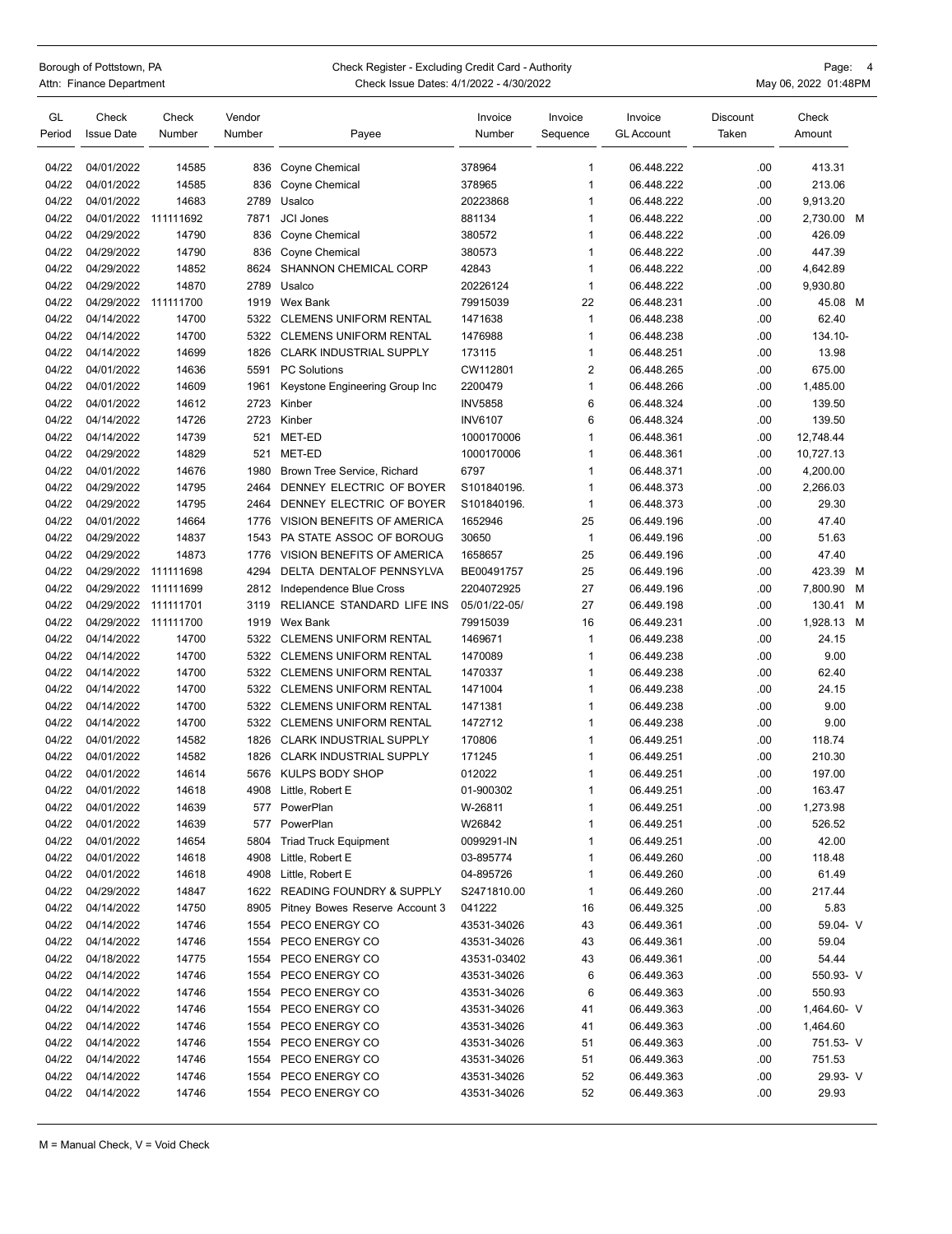| Borough of Pottstown, PA<br>Attn: Finance Department |                            |                 | Check Register - Excluding Credit Card - Authority<br>Page: 5<br>May 06, 2022 01:48PM<br>Check Issue Dates: 4/1/2022 - 4/30/2022 |                                |                   |                     |                              |                          |                 |
|------------------------------------------------------|----------------------------|-----------------|----------------------------------------------------------------------------------------------------------------------------------|--------------------------------|-------------------|---------------------|------------------------------|--------------------------|-----------------|
| GL<br>Period                                         | Check<br><b>Issue Date</b> | Check<br>Number | Vendor<br>Number                                                                                                                 | Payee                          | Invoice<br>Number | Invoice<br>Sequence | Invoice<br><b>GL Account</b> | <b>Discount</b><br>Taken | Check<br>Amount |
| 04/22                                                | 04/14/2022                 | 14746           | 1554                                                                                                                             | PECO ENERGY CO                 | 43531-34026       | 54                  | 06.449.363                   | .00                      | 951.69- V       |
| 04/22                                                | 04/14/2022                 | 14746           | 1554                                                                                                                             | PECO ENERGY CO                 | 43531-34026       | 54                  | 06.449.363                   | .00                      | 951.69          |
| 04/22                                                | 04/18/2022                 | 14775           | 1554                                                                                                                             | PECO ENERGY CO                 | 43531-03402       | 6                   | 06.449.363                   | .00                      | 527.09          |
| 04/22                                                | 04/18/2022                 | 14775           | 1554                                                                                                                             | PECO ENERGY CO                 | 43531-03402       | 41                  | 06.449.363                   | .00                      | 1,463.37        |
| 04/22                                                | 04/18/2022                 | 14775           | 1554                                                                                                                             | PECO ENERGY CO                 | 43531-03402       | 51                  | 06.449.363                   | .00                      | 683.88          |
| 04/22                                                | 04/18/2022                 | 14775           | 1554                                                                                                                             | PECO ENERGY CO                 | 43531-03402       | 52                  | 06.449.363                   | .00                      | 29.56           |
| 04/22                                                | 04/18/2022                 | 14775           | 1554                                                                                                                             | PECO ENERGY CO                 | 43531-03402       | 54                  | 06.449.363                   | .00                      | 843.32          |
| 04/22                                                | 04/29/2022                 | 14776           | 1491                                                                                                                             | A D Moyer                      | 350109            | 1                   | 06.449.363                   | .00                      | 26.98           |
| 04/22                                                | 04/01/2022                 | 14626           | 521                                                                                                                              | MET-ED                         | 1001309558        | 1                   | 06.449.368                   | .00                      | 648.54          |
| 04/22                                                | 04/14/2022                 | 14739           | 521                                                                                                                              | MET-ED                         | 1000615502        | 1                   | 06.449.368                   | .00                      | 117.09          |
| 04/22                                                | 04/14/2022                 | 14739           | 521                                                                                                                              | MET-ED                         | 1000617392        | 1                   | 06.449.368                   | .00                      | 27.68           |
| 04/22                                                | 04/14/2022                 | 14746           | 1554                                                                                                                             | PECO ENERGY CO                 | 43531-34026       | 22                  | 06.449.368                   | .00                      | $34.51 - V$     |
| 04/22                                                | 04/14/2022                 | 14746           | 1554                                                                                                                             | PECO ENERGY CO                 | 43531-34026       | 22                  | 06.449.368                   | .00                      | 34.51           |
| 04/22                                                | 04/14/2022                 | 14746           | 1554                                                                                                                             | PECO ENERGY CO                 | 43531-34026       | 27                  | 06.449.368                   | .00                      | 574.44- V       |
| 04/22                                                | 04/14/2022                 | 14746           | 1554                                                                                                                             | PECO ENERGY CO                 | 43531-34026       | 27                  | 06.449.368                   | .00                      | 574.44          |
| 04/22                                                | 04/14/2022                 | 14746           | 1554                                                                                                                             | PECO ENERGY CO                 | 43531-34026       | 36                  | 06.449.368                   | .00                      | $6.19 - V$      |
| 04/22                                                | 04/14/2022                 | 14746           | 1554                                                                                                                             | PECO ENERGY CO                 | 43531-34026       | 36                  | 06.449.368                   | .00                      | 6.19            |
| 04/22                                                | 04/14/2022                 | 14746           | 1554                                                                                                                             | PECO ENERGY CO                 | 43531-34026       | 47                  | 06.449.368                   | .00                      | 1,415.46- V     |
| 04/22                                                | 04/14/2022                 | 14746           | 1554                                                                                                                             | PECO ENERGY CO                 | 43531-34026       | 47                  | 06.449.368                   | .00                      | 1,415.46        |
| 04/22                                                | 04/14/2022                 | 14746           | 1554                                                                                                                             | PECO ENERGY CO                 | 43531-34026       | 55                  | 06.449.368                   | .00                      | $6.19 - V$      |
| 04/22                                                | 04/14/2022                 | 14746           | 1554                                                                                                                             | PECO ENERGY CO                 | 43531-34026       | 55                  | 06.449.368                   | .00                      | 6.19            |
| 04/22                                                | 04/18/2022                 | 14775           | 1554                                                                                                                             | PECO ENERGY CO                 | 43531-03402       | 22                  | 06.449.368                   | .00                      | 34.46           |
| 04/22                                                | 04/18/2022                 | 14775           | 1554                                                                                                                             | PECO ENERGY CO                 | 43531-03402       | 27                  | 06.449.368                   | .00                      | 376.18          |
| 04/22                                                | 04/18/2022                 | 14775           | 1554                                                                                                                             | PECO ENERGY CO                 | 43531-03402       | 36                  | 06.449.368                   | .00                      | 5.15            |
| 04/22                                                | 04/18/2022                 | 14775           | 1554                                                                                                                             | PECO ENERGY CO                 | 43531-03402       | 47                  | 06.449.368                   | .00                      | 1,438.76        |
| 04/22                                                | 04/18/2022                 | 14775           | 1554                                                                                                                             | PECO ENERGY CO                 | 43531-03402       | 55                  | 06.449.368                   | .00                      | 5.15            |
| 04/22                                                | 04/29/2022                 | 14829           | 521                                                                                                                              | MET-ED                         | 1001309558        | 1                   | 06.449.368                   | .00                      | 497.11          |
| 04/22                                                | 04/29/2022                 | 14839           | 1554                                                                                                                             | PECO ENERGY CO                 | 25770-35068       | 1                   | 06.449.368                   | .00                      | 375.74          |
| 04/22                                                | 04/01/2022                 | 14603           | 3142                                                                                                                             | Hei-Way LLC                    | 10325836          | 1                   | 06.449.375                   | .00                      | 2,315.25        |
| 04/22                                                | 04/01/2022                 | 14603           |                                                                                                                                  | 3142 Hei-Way LLC               | 10326572          | 1                   | 06.449.375                   | .00                      | 2,376.15        |
| 04/22                                                | 04/01/2022                 | 14616           | 3094                                                                                                                             | L B WATER SERVICE INC          | 3568730           | 1                   | 06.449.375                   | .00                      | 68.00           |
| 04/22                                                | 04/01/2022                 | 14616           |                                                                                                                                  | 3094 L B WATER SERVICE INC     | 3568761           | $\mathbf{1}$        | 06.449.375                   | .00                      | 194.00          |
| 04/22                                                | 04/01/2022                 | 14616           | 3094                                                                                                                             | L B WATER SERVICE INC          | 3572282           | 1                   | 06.449.375                   | .00                      | 1,067.96        |
| 04/22                                                | 04/01/2022                 | 14616           |                                                                                                                                  | 3094 L B WATER SERVICE INC     | 3573191           | 1                   | 06.449.375                   | .00                      | 2,160.00        |
| 04/22                                                | 04/01/2022                 | 14616           |                                                                                                                                  | 3094 L B WATER SERVICE INC     | 3574142           | 1                   | 06.449.375                   | .00                      | 380.00          |
| 04/22                                                | 04/01/2022                 | 14622           |                                                                                                                                  | 1938 MARTIN STONE QUARRIES INC | 224868            |                     | 06.449.375                   | $.00\,$                  | 145.35          |
| 04/22                                                | 04/01/2022                 | 14640           |                                                                                                                                  | 1622 READING FOUNDRY & SUPPLY  | S2452679.00       | 1                   | 06.449.375                   | .00                      | 36.86           |
| 04/22                                                | 04/01/2022                 | 14667           | 2486                                                                                                                             | Win 911 Software               | 214XT212-20       | 1                   | 06.449.375                   | .00                      | 660.00          |
| 04/22                                                | 04/01/2022                 | 14680           |                                                                                                                                  | 5707 Pure Technologies         | PTUS-PIN-0        | 1                   | 06.449.375                   | .00                      | 20,551.65       |
| 04/22                                                | 04/14/2022                 | 14693           | 3140                                                                                                                             | BONKOVICH, DAVID B             | 21LD1206          | 1                   | 06.449.375                   | .00                      | 3,500.00        |
| 04/22                                                | 04/14/2022                 | 14704           |                                                                                                                                  | 6503 CTS Mobility              | 236873            | 1                   | 06.449.375                   | .00                      | 465.67          |
| 04/22                                                | 04/14/2022                 | 14710           | 397                                                                                                                              | Douglassville Quarry           | 001 B-404M-       | 1                   | 06.449.375                   | .00                      | 741.33          |
| 04/22                                                | 04/29/2022                 | 14778           | 2910                                                                                                                             | ALL INDUSTRIAL SAFETY PROD     | 231483            | 1                   | 06.449.375                   | .00                      | 110.26          |
| 04/22                                                | 04/29/2022                 | 14815           |                                                                                                                                  | 3142 Hei-Way LLC               | 10327328          | 1                   | 06.449.375                   | .00                      | 1,170.00        |
| 04/22                                                | 04/29/2022                 | 14875           |                                                                                                                                  | 6427 Weavers Hardware Company  | 270234            | 2                   | 06.449.375                   | .00                      | 134.16          |
| 04/22                                                | 04/01/2022                 | 14642           | 6008                                                                                                                             | RIO SUPPLY INC OF PA           | 59508             | 2                   | 06.449.376                   | .00                      | 1,206.12        |
| 04/22                                                | 04/01/2022                 | 14642           | 6008                                                                                                                             | RIO SUPPLY INC OF PA           | 59508             | 1                   | 06.449.376                   | .00                      | 3,097.20        |
| 04/22                                                | 04/01/2022                 | 14642           | 6008                                                                                                                             | RIO SUPPLY INC OF PA           | 59508             | 3                   | 06.449.376                   | .00                      | 315.00          |
| 04/22                                                | 04/01/2022                 | 14642           | 6008                                                                                                                             | RIO SUPPLY INC OF PA           | 59562             | 1                   | 06.449.376                   | .00                      | 1,481.76        |
| 04/22                                                | 04/14/2022                 | 14756           | 6008                                                                                                                             | RIO SUPPLY INC OF PA           | 59583             | 1                   | 06.449.376                   | .00                      | 646.90          |
| 04/22                                                | 04/01/2022                 | 14616           |                                                                                                                                  | 3094 L B WATER SERVICE INC     | 3577001           | 1                   | 06.449.377                   | .00                      | 575.00          |
| 04/22                                                | 04/01/2022                 | 14616           |                                                                                                                                  | 3094 L B WATER SERVICE INC     | 3577002           | 1                   | 06.449.377                   | .00                      | 1,676.51        |
| 04/22                                                | 04/01/2022                 | 14616           |                                                                                                                                  | 3094 L B WATER SERVICE INC     | 3577025           | 1                   | 06.449.377                   | .00                      | 251.65          |
| 04/22                                                | 04/29/2022                 | 14776           |                                                                                                                                  | 1491 A D Moyer                 | 345540            | 1                   | 06.449.377                   | .00                      | 18.76           |
| 04/22                                                | 04/29/2022                 | 14823           |                                                                                                                                  | 3094 L B WATER SERVICE INC     | 3581496           | 1                   | 06.449.377                   | .00                      | 2,292.00        |

04/22 04/29/2022 14823 3094 L B WATER SERVICE INC 3581497 1 06.449.377 .00 160.48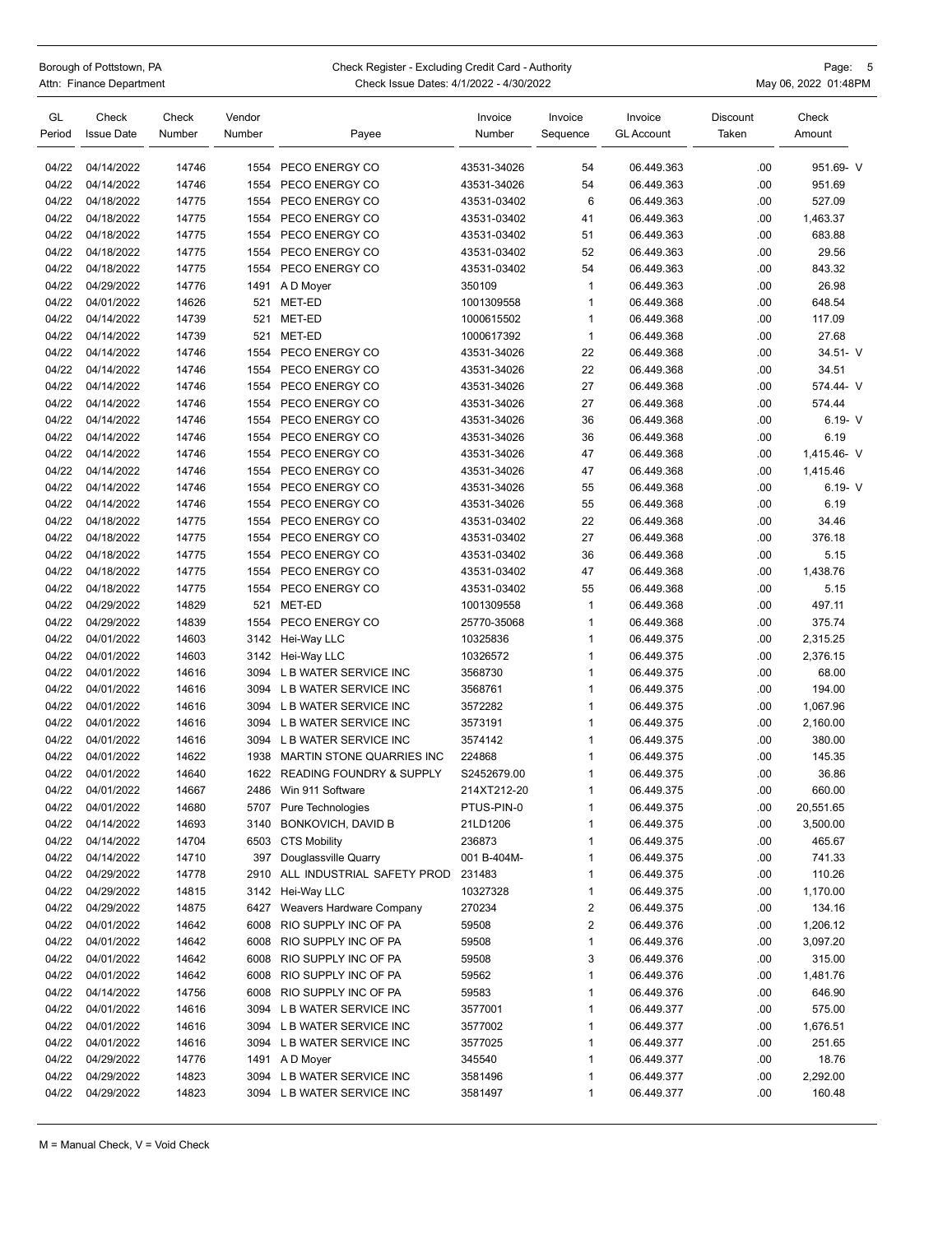## Borough of Pottstown, PA Page: 6<br>Attn: Finance Department Page: 1992 Check Issue Dates: 4/1/2022 - 4/30/2022 Check Issue Dates: 4/1/2022 - 4/30/2022 **Actual Check Issue Dates: 4/1/2022** - 4/30/2022

| GL<br>Period | Check<br><b>Issue Date</b>     | Check<br>Number | Vendor<br>Number | Payee                              | Invoice<br>Number  | Invoice<br>Sequence | Invoice<br>GL Account | Discount<br>Taken | Check<br>Amount |   |
|--------------|--------------------------------|-----------------|------------------|------------------------------------|--------------------|---------------------|-----------------------|-------------------|-----------------|---|
| 04/22        | 04/29/2022                     | 14823           |                  | 3094 L B WATER SERVICE INC         | 3581502            | 1                   | 06.449.377            | .00.              | 947.81          |   |
| 04/22        | 04/29/2022                     | 14823           | 3094             | L B WATER SERVICE INC              | 3581605            | 1                   | 06.449.377            | .00.              | 91.50           |   |
| 04/22        | 04/29/2022                     | 14823           |                  | 3094 L B WATER SERVICE INC         | 3584487            | 1                   | 06.449.377            | .00               | 869.50          |   |
| 04/22        | 04/29/2022                     | 14823           |                  | 3094 L B WATER SERVICE INC         | 3584488            | 1                   | 06.449.377            | .00.              | 622.50          |   |
| 04/22        | 04/14/2022                     | 14762           | 2765             | US Bank                            | SERIES 201         | 1                   | 06.471.354            | .00               | 152,845.84      |   |
| 04/22        | 04/14/2022                     | 14761           | 2765             | U S BANK                           | MAY 2022           | 1                   | 06.471.356            | .00.              | 1,256.39        |   |
| 04/22        | 04/29/2022                     | 14843           | 102              | PORTNOFF LAW ASSOCIATES            | 1871               | 1                   | 06.480.170            | .00.              | 1,736.30        |   |
| 04/22        | 04/29/2022                     | 14818           | 1385             | INTERSTATE TAX SERVICE BUR         | 27155              | $\overline{2}$      | 06.487.194            | .00               | 11.55           |   |
| 04/22        | 04/29/2022                     | 14818           | 1385             | INTERSTATE TAX SERVICE BUR         | 27155              | 8                   | 06.487.194            | .00.              | 3.44            |   |
| 04/22        | 04/01/2022                     | 14600           | 2841             | <b>Harrison Group</b>              | 2203090            | 3                   | 06.487.196            | .00.              | 36.00           |   |
| 04/22        | 04/01/2022                     | 14602           | 7498             | <b>Heartland Abstract</b>          | 416 N YORK         | 1                   | 06.495.100            | .00.              | 20.00           |   |
| 04/22        | 04/26/2022                     | 12552           | 1861             | Devon Abstract                     | <b>141 MICKLIT</b> | 1                   | 06.495.100            | .00               | 20.00- V        |   |
| 04/22        | 04/29/2022                     | 14796           | 1861             | Devon Abstract                     | <b>141 MICKLIT</b> | 1                   | 06.495.100            | .00               | 20.00           |   |
|              | Total WATER FUND 06:           |                 |                  |                                    |                    |                     |                       | .00.              | 444,847.71      |   |
|              | <b>SEWER OPERATING FUND 08</b> |                 |                  |                                    |                    |                     |                       |                   |                 |   |
| 04/22        | 04/14/2022 111111695           |                 | 1761             | UPPER POTTSGROVE TOWNS             | MARCH 202          | 1                   | 08.235200             | .00               | 152,451.20 M    |   |
| 04/22        | 04/14/2022                     | 14767           | 1800             | WEST POTTSGROVE TOWNSHI            | MARCH 202          | 1                   | 08.235300             | .00.              | 91,291.70       |   |
| 04/22        | 04/14/2022                     | 14768           | 1800             | WEST POTTSGROVE TOWNSHI            | MARCH 202          | 1                   | 08.235300             | .00.              | 7,246.51        |   |
| 04/22        | 04/29/2022                     | 14843           | 102              | PORTNOFF LAW ASSOCIATES            | 446 CHESTN         | 2                   | 08.252200             | .00.              | 2,655.78        |   |
| 04/22        | 04/29/2022                     | 14812           | 4165 GVF         |                                    | 2038-041922        | 3                   | 08.400.420            | .00.              | 420.00          |   |
| 04/22        | 04/01/2022                     | 14664           | 1776             | VISION BENEFITS OF AMERICA         | 1652946            | 3                   | 08.401.196            | .00.              | 6.09            |   |
| 04/22        | 04/29/2022                     | 14873           | 1776             | VISION BENEFITS OF AMERICA         | 1658657            | 3                   | 08.401.196            | .00.              | 6.09            |   |
| 04/22        | 04/29/2022                     | 111111698       | 4294             | DELTA DENTALOF PENNSYLVA           | BE00491757         | 3                   | 08.401.196            | .00.              | 71.13 M         |   |
| 04/22        | 04/29/2022                     | 111111699       | 2812             | Independence Blue Cross            | 2204072925         | 3                   | 08.401.196            | .00               | 778.36 M        |   |
| 04/22        | 04/29/2022                     | 111111701       | 3119             | RELIANCE STANDARD LIFE INS         | 05/01/22-05/       | 4                   | 08.401.198            | .00               | 47.26 M         |   |
| 04/22        | 04/29/2022                     | 111111697       | 8024             | TFS Leasing Program of DeLage      | 75877937           | 6                   | 08.401.211            | .00               | 47.74 M         |   |
| 04/22        | 04/29/2022                     | 111111700       | 1919             | Wex Bank                           | 79915039           | 3                   | 08.401.231            | .00.              | 27.77 M         |   |
| 04/22        | 04/14/2022                     | 14750           | 8905             | Pitney Bowes Reserve Account 3     | 041222             | 12                  | 08.401.325            | .00.              | 14.37           |   |
| 04/22        | 04/29/2022                     | 14837           | 1543             | PA STATE ASSOC OF BOROUG           | 32535-04202        | 3                   | 08.401.420            | .00               | 7.00            |   |
| 04/22        | 04/29/2022                     | 14862           | 1739             | Tri County Area Chamber of Com     | 866304             | 3                   | 08.401.425            | .00               | 15.40           |   |
| 04/22        | 04/01/2022                     | 14664           | 1776             | VISION BENEFITS OF AMERICA         | 1652946            | 7                   | 08.402.196            | .00               | 18.65           |   |
| 04/22        | 04/29/2022                     | 14873           | 1776             | VISION BENEFITS OF AMERICA         | 1658657            | 7                   | 08.402.196            | .00               | 18.65           |   |
| 04/22        | 04/29/2022                     | 111111698       | 4294             | DELTA DENTALOF PENNSYLVA           | BE00491757         | $\overline{7}$      | 08.402.196            | .00.              | 160.89 M        |   |
| 04/22        | 04/29/2022                     | 111111699       | 2812             | Independence Blue Cross            | 2204072925         | $\overline{7}$      | 08.402.196            | .00               | 3,058.34        | M |
| 04/22        | 04/29/2022                     | 111111699       | 2812             | Independence Blue Cross            | 2204072925         | 34                  | 08.402.197            | .00               | 235.07 M        |   |
| 04/22        | 04/29/2022                     | 111111701       | 3119             | RELIANCE STANDARD LIFE INS         | 05/01/22-05/       | 8                   | 08.402.198            | .00               | 75.21 M         |   |
| 04/22        | 04/29/2022 111111697           |                 |                  | 8024 TFS Leasing Program of DeLage | 75877937           | 15                  | 08.402.211            | .00               | 41.36 M         |   |
| 04/22        | 04/01/2022                     | 14621           | 1456             | <b>MAILLIE LLP</b>                 | 1000121113         | 2                   | 08.402.311            | .00               | 3,500.00        |   |
| 04/22        | 04/01/2022                     | 14659           | 1763             | <b>U S POSTMASTER</b>              | PERMIT 15-0        | 2                   | 08.402.325            | .00               | 88.33           |   |
| 04/22        | 04/14/2022                     | 14705           | 947              | DALLAS DATA SYSTEMS INC            | 25786              | 2                   | 08.402.325            | .00               | 1,024.40        |   |
| 04/22        | 04/14/2022                     | 14750           | 8905             | Pitney Bowes Reserve Account 3     | 041222             | 4                   | 08.402.325            | .00               | 692.40          |   |
| 04/22        | 04/29/2022                     | 14792           | 947              | DALLAS DATA SYSTEMS INC            | 25862              | 2                   | 08.402.325            | .00               | 1,080.02        |   |
| 04/22        | 04/14/2022                     | 14705           | 947              | DALLAS DATA SYSTEMS INC            | 25786              | 5                   | 08.402.342            | .00               | 762.35          |   |
| 04/22        | 04/29/2022                     | 14792           | 947              | DALLAS DATA SYSTEMS INC            | 25862              | 5                   | 08.402.342            | .00               | 803.74          |   |
| 04/22        | 04/01/2022                     | 14664           | 1776             | VISION BENEFITS OF AMERICA         | 1652946            | 12                  | 08.406.196            | .00               | 6.09            |   |
| 04/22        | 04/29/2022                     | 14873           | 1776             | VISION BENEFITS OF AMERICA         | 1658657            | 12                  | 08.406.196            | .00               | 6.09            |   |
| 04/22        | 04/29/2022 111111698           |                 | 4294             | DELTA DENTALOF PENNSYLVA           | BE00491757         | 12                  | 08.406.196            | .00               | 47.42 M         |   |
| 04/22        | 04/29/2022                     | 111111699       | 2812             | Independence Blue Cross            | 2204072925         | 12                  | 08.406.196            | .00               | 776.26 M        |   |
| 04/22        | 04/29/2022                     | 111111701       | 3119             | RELIANCE STANDARD LIFE INS         | 05/01/22-05/       | 13                  | 08.406.198            | .00               | 47.26 M         |   |
| 04/22        | 04/29/2022 111111697           |                 | 8024             | TFS Leasing Program of DeLage      | 75877937           | 10                  | 08.406.211            | .00               | 47.74 M         |   |
| 04/22        | 04/14/2022                     | 14722           | 1141             | Inter County Investigations Inc    | 1095               | 3                   | 08.406.241            | .00               | 866.60          |   |
| 04/22        | 04/14/2022                     | 14757           | 3497             | Shoen Safety and Training          | INV-000446         | 3                   | 08.406.473            | .00               | 224.00          |   |
| 04/22        | 04/14/2022                     | 14757           | 3497             | Shoen Safety and Training          | INV-000456         | 3                   | 08.406.473            | .00               | 112.00          |   |
| 04/22        | 04/29/2022                     | 14854           | 3497             | Shoen Safety and Training          | INV-000463         | 3                   | 08.406.473            | .00               | 201.60          |   |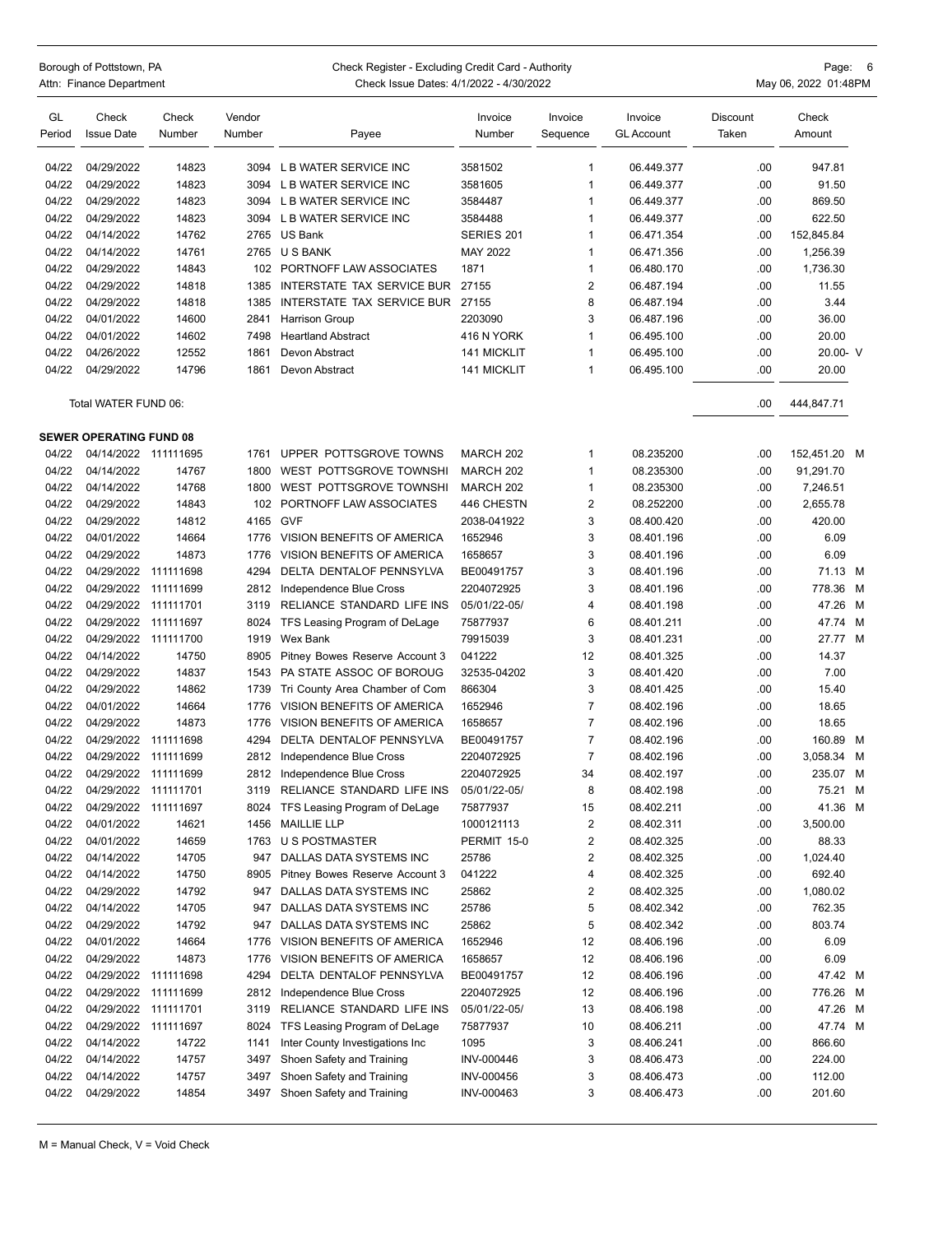|              | Borough of Pottstown, PA<br>Attn: Finance Department |                 | Check Register - Excluding C<br>Check Issue Dates: 4/1/2 |                        |  |        |  |
|--------------|------------------------------------------------------|-----------------|----------------------------------------------------------|------------------------|--|--------|--|
| GL<br>Period | Check<br><b>Issue Date</b>                           | Check<br>Number | Vendor<br>Number                                         | Payee                  |  |        |  |
| 04/22        | 04/14/2022                                           | 14745           | 5591                                                     | <b>PC Solutions</b>    |  | C١     |  |
| 04/22        | 04/14/2022                                           | 14745           | 5591                                                     | <b>PC Solutions</b>    |  | C١     |  |
| 0100         | 0.41410000                                           | 447AE           |                                                          | $EEMA = DQRL, H_{max}$ |  | $\sim$ |  |

| GL<br>Period   | Check<br><b>Issue Date</b> | Check<br>Number | Vendor<br>Number | Payee                           | Invoice<br>Number | Invoice<br>Sequence | Invoice<br><b>GL Account</b> | <b>Discount</b><br>Taken | Check<br>Amount |
|----------------|----------------------------|-----------------|------------------|---------------------------------|-------------------|---------------------|------------------------------|--------------------------|-----------------|
| 04/22          | 04/14/2022                 | 14745           | 5591             | <b>PC Solutions</b>             | CW112606          | 3                   | 08.407.451                   | .00                      | 76.30           |
| 04/22          | 04/14/2022                 | 14745           | 5591             | <b>PC Solutions</b>             | CW112696          | 3                   | 08.407.451                   | .00                      | 155.04          |
| 04/22          | 04/14/2022                 | 14745           | 5591             | <b>PC Solutions</b>             | CW112697          | 3                   | 08.407.451                   | .00                      | 147.00          |
| 04/22          | 04/14/2022                 | 14745           | 5591             | <b>PC Solutions</b>             | CW112853          | 3                   | 08.407.451                   | .00                      | 82.60           |
| 04/22          | 04/14/2022                 | 14745           | 5591             | <b>PC Solutions</b>             | CW112882          | 3                   | 08.407.451                   | .00                      | 70.00           |
| 04/22          | 04/14/2022                 | 14745           | 5591             | <b>PC Solutions</b>             | CW112883          | 3                   | 08.407.451                   | .00                      | 767.90          |
| 04/22          | 04/14/2022                 | 14745           | 5591             | <b>PC Solutions</b>             | CW112909          | 3                   | 08.407.451                   | .00                      | 147.00          |
| 04/22          | 04/14/2022                 | 14745           | 5591             | <b>PC Solutions</b>             | CW112956          | 3                   | 08.407.451                   | .00                      | 155.04          |
| 04/22          | 04/14/2022                 | 14745           | 5591             | <b>PC Solutions</b>             | CW112698          | 3                   | 08.407.452                   | .00                      | 1,579.20        |
| 04/22          | 04/14/2022                 | 14745           | 5591             | <b>PC Solutions</b>             | CW112785          | 3                   | 08.407.452                   | .00                      | 250.04          |
| 04/22          | 04/14/2022                 | 14745           | 5591             | <b>PC Solutions</b>             | CW112982          | 3                   | 08.407.452                   | .00                      | 1,579.20        |
| 04/22          | 04/14/2022                 | 14745           | 5591             | <b>PC Solutions</b>             | CW113020          | 3                   | 08.407.452                   | .00                      | 157.92          |
| 04/22          | 04/01/2022                 | 14581           | 1268             | <b>Civic Plus</b>               | 223573            | 3                   | 08.407.453                   | .00                      | 96.18           |
| 04/22          | 04/01/2022                 | 14604           | 3164             | Herbert Rowland & Grubic        | 158644            | 1                   | 08.408.313                   | .00                      | 1,158.00        |
| 04/22          | 04/01/2022                 | 14604           | 3164             | Herbert Rowland & Grubic        | 158677            | 9                   | 08.408.313                   | .00                      | 152.00          |
| 04/22          | 04/14/2022                 | 14721           | 3164             | Herbert Rowland & Grubic        | 159020            | 1                   | 08.408.313                   | .00                      | 1,544.00        |
| 04/22          | 04/14/2022                 | 14721           | 3164             | Herbert Rowland & Grubic        | 159297            | 2                   | 08.408.313                   | .00                      | 181.25          |
| 04/22          | 04/29/2022                 | 14816           | 3164             | Herbert Rowland & Grubic        | 159400            | 2                   | 08.408.313                   | .00                      | 500.00          |
| 04/22          | 04/01/2022                 | 14604           | 3164             | Herbert Rowland & Grubic        | 158677            | 3                   | 08.408.319                   | .00                      | 531.67          |
| 04/22          | 04/29/2022                 | 14816           | 3164             | Herbert Rowland & Grubic        | 159400            | 5                   | 08.408.319                   | .00                      | 193.34          |
| 04/22          | 04/14/2022                 | 14754           | 7531             | PROSHRED SECURITY               | 2105110           | 3                   | 08.409.261                   | .00                      | 105.49          |
| 04/22          | 04/29/2022                 | 14845           | 7531             | PROSHRED SECURITY               | 2106231           | 3                   | 08.409.261                   | .00                      | 29.33           |
| 04/22          | 04/01/2022                 | 14580           | 4679             | <b>Cintas Corporation</b>       | 5098927927        | 4                   | 08.409.262                   | .00                      | 67.54           |
| 04/22          | 04/01/2022                 | 14619           | 4713             | Longacre Electrical Service Inc | P27304            | 3                   | 08.409.262                   | .00                      | 31.64           |
| 04/22          | 04/01/2022                 | 14670           | 5532             | About All Floors                | 38760             | 3                   | 08.409.262                   | .00                      | 273.00          |
| 04/22          | 04/14/2022                 | 14698           | 4679             | <b>Cintas Corporation</b>       | 5103020749        | 4                   | 08.409.262                   | .00                      | 70.38           |
| 04/22          | 04/01/2022                 | 14612           | 2723             | Kinber                          | <b>INV5858</b>    | 3                   | 08.409.324                   | .00                      | 139.50          |
| 04/22          | 04/14/2022                 | 14726           | 2723             | Kinber                          | <b>INV6107</b>    | 3                   | 08.409.324                   | .00                      | 139.50          |
| 04/22          | 04/14/2022                 | 14746           | 1554             | PECO ENERGY CO                  | 43531-34026       | 19                  | 08.409.361                   | .00                      | $9.13 - V$      |
| 04/22          | 04/14/2022                 | 14746           | 1554             | PECO ENERGY CO                  | 43531-34026       | 19                  | 08.409.361                   | .00                      | 9.13            |
| 04/22          | 04/14/2022                 | 14746           | 1554             | PECO ENERGY CO                  | 43531-34026       | 66                  | 08.409.361                   | .00                      | 535.89- V       |
| 04/22          | 04/14/2022                 | 14746           | 1554             | PECO ENERGY CO                  | 43531-34026       | 66                  | 08.409.361                   | .00                      | 535.89          |
| 04/22          | 04/18/2022                 | 14775           | 1554             | PECO ENERGY CO                  | 43531-03402       | 19                  | 08.409.361                   | .00                      | 9.38            |
| 04/22          | 04/18/2022                 | 14775           | 1554             | PECO ENERGY CO                  | 43531-03402       | 66                  | 08.409.361                   | .00                      | 676.95          |
| 04/22          | 04/14/2022                 | 14746           | 1554             | PECO ENERGY CO                  | 43531-34026       | 62                  | 08.409.362                   | .00                      | 554.44- V       |
| 04/22          | 04/14/2022                 | 14746           | 1554             | PECO ENERGY CO                  | 43531-34026       | 62                  | 08.409.362                   | .00                      | 554.44          |
| 04/22          | 04/18/2022                 | 14775           | 1554             | PECO ENERGY CO                  | 43531-03402       | 62                  | 08.409.362                   | .00                      | 690.08          |
| 04/22          | 04/01/2022                 | 14578           | 671              | Carter Locksmith, Gregory R     | 023878            | 5                   | 08.409.373                   | .00                      | 33.60           |
| 04/22          | 04/01/2022                 | 14640           |                  | 1622 READING FOUNDRY & SUPPLY   | S2456664.00       | 3                   | 08.409.373                   | .00                      | 6.49            |
| 04/22          | 04/01/2022                 | 14653           |                  | 783 TRI STATE ELEVATOR CO       | 142010            | 3                   | 08.409.373                   | .00                      | 280.00          |
| 04/22          | 04/01/2022                 | 14653           |                  | 783 TRI STATE ELEVATOR CO       | 142093            | 3                   | 08.409.373                   | .00                      | 30.39           |
|                | 04/14/2022                 | 14700           | 5322             | <b>CLEMENS UNIFORM RENTAL</b>   | 1470089           | 4                   |                              |                          | 28.09           |
| 04/22<br>04/22 | 04/14/2022                 | 14700           |                  | 5322 CLEMENS UNIFORM RENTAL     | 1471381           | 4                   | 08.409.373<br>08.409.373     | .00<br>.00               | 21.84           |
|                |                            |                 |                  |                                 |                   | 4                   |                              |                          |                 |
| 04/22          | 04/14/2022<br>04/14/2022   | 14700           |                  | 5322 CLEMENS UNIFORM RENTAL     | 1472712           |                     | 08.409.373                   | .00                      | 21.84           |
| 04/22          |                            | 14741           | 4709             | NATIONAL ELEVATOR INSPECTI      | RI22009774        | 3                   | 08.409.373                   | .00                      | 89.08           |
| 04/22          | 04/14/2022                 | 14747           |                  | 7688 PHONEAMERICA CORP          | 249880            | 3                   | 08.409.373                   | .00                      | 46.20           |
| 04/22          | 04/29/2022                 | 14776           |                  | 1491 AD Moyer                   | 353587            | 3                   | 08.409.373                   | .00                      | 125.68          |
| 04/22          | 04/01/2022                 | 14664           |                  | 1776 VISION BENEFITS OF AMERICA | 1652946           | 26                  | 08.429.196                   | .00                      | 109.65          |
| 04/22          | 04/29/2022                 | 14873           | 1776             | VISION BENEFITS OF AMERICA      | 1658657           | 26                  | 08.429.196                   | .00                      | 109.65          |
| 04/22          | 04/29/2022                 | 111111698       | 4294             | DELTA DENTALOF PENNSYLVA        | BE00491757        | 26                  | 08.429.196                   | .00                      | 846.77 M        |
| 04/22          | 04/29/2022                 | 111111699       | 2812             | Independence Blue Cross         | 2204072925        | 28                  | 08.429.196                   | .00                      | 14,769.56 M     |
| 04/22          | 04/29/2022 111111701       |                 | 3119             | RELIANCE STANDARD LIFE INS      | 05/01/22-05/      | 29                  | 08.429.198                   | .00                      | 379.75 M        |
| 04/22          | 04/29/2022                 | 14800           | 1257             | EDWARDS BUSINESS SYSTEM         | 3309502           | 1                   | 08.429.210                   | .00                      | 75.09           |
| 04/22          | 04/01/2022                 | 14585           | 836              | Coyne Chemical                  | 378461            | 1                   | 08.429.222                   | .00                      | 816.81          |
| 04/22          | 04/01/2022                 | 14585           | 836              | Coyne Chemical                  | 378963            | 1                   | 08.429.222                   | .00                      | 680.68          |
| 04/22          | 04/01/2022                 | 14679           |                  | 743 POLYDYNE INC                | 1622002           | 1                   | 08.429.222                   | .00                      | 61,222.20       |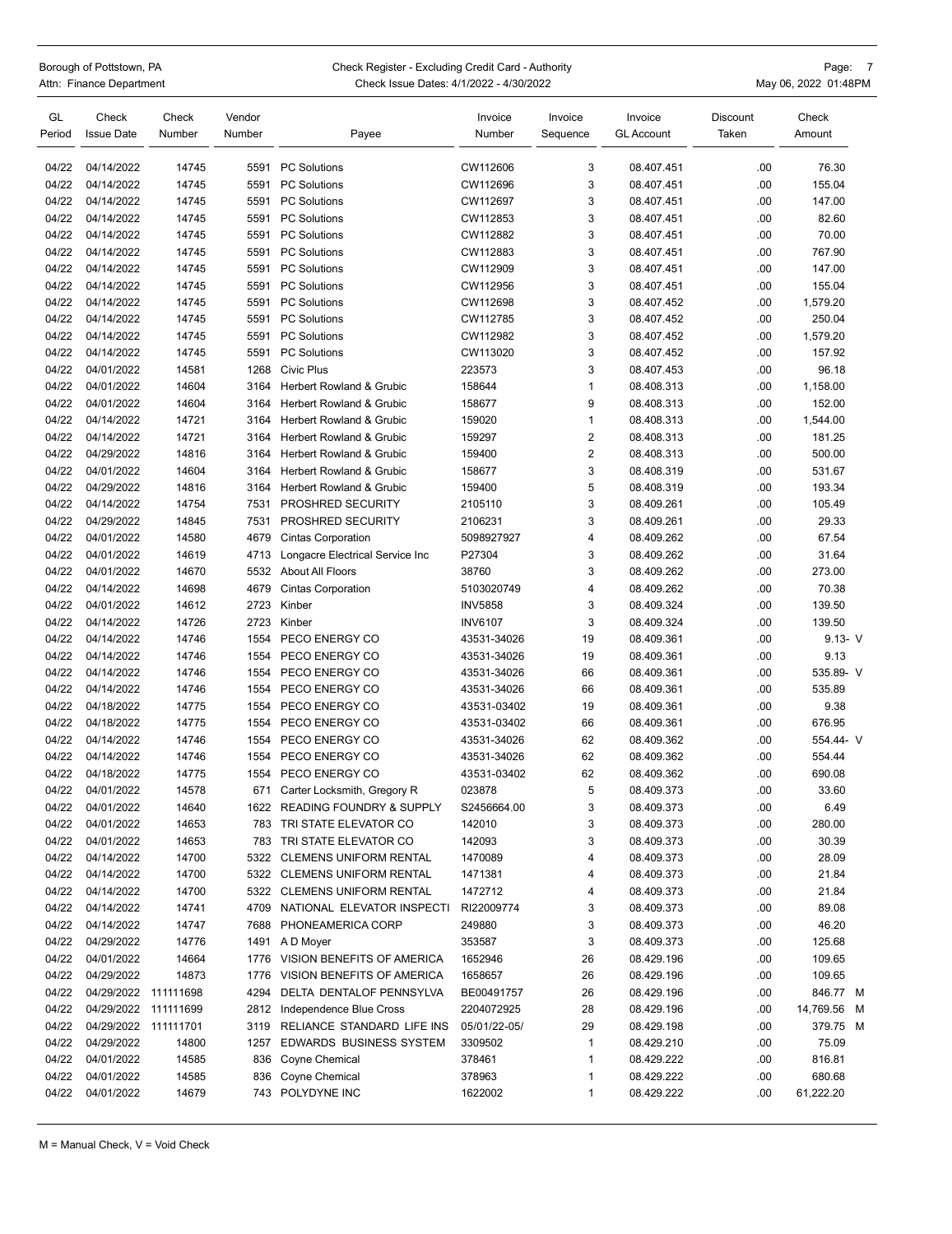## Borough of Pottstown, PA Page: 8<br>Attn: Finance Department Page: 1992 Check Issue Dates: 4/1/2022 - 4/30/2022 Check Issue Dates: 4/1/2022 - 4/30/2022

| GL<br>Period | Check<br><b>Issue Date</b> | Check<br>Number | Vendor<br>Number | Payee                                | Invoice<br>Number      | Invoice<br>Sequence | Invoice<br><b>GL Account</b> | Discount<br>Taken | Check<br>Amount |  |
|--------------|----------------------------|-----------------|------------------|--------------------------------------|------------------------|---------------------|------------------------------|-------------------|-----------------|--|
| 04/22        | 04/01/2022                 | 111111694       | 7871             | <b>JCI Jones</b>                     | 881715                 | $\mathbf{1}$        | 08.429.222                   | .00.              | 6,825.00 M      |  |
| 04/22        | 04/01/2022                 | 14671           | 3507             | <b>Advanced Analytical Solutions</b> | 30742                  | $\overline{2}$      | 08.429.225                   | .00               | 156.00          |  |
| 04/22        | 04/14/2022                 | 14713           | 6463             | <b>Eppendorf North America</b>       | 4009169762             | $\mathbf{1}$        | 08.429.225                   | .00               | 66.00           |  |
| 04/22        | 04/29/2022                 | 14803           | 2520             | <b>Environmental Enterprises</b>     | 07-154847              | $\mathbf{1}$        | 08.429.225                   | .00               | 677.00          |  |
| 04/22        | 04/29/2022                 | 111111700       | 1919             | Wex Bank                             | 79915039               | 21                  | 08.429.231                   | .00               | 897.54 M        |  |
| 04/22        | 04/01/2022                 | 14580           | 4679             | <b>Cintas Corporation</b>            | 5099102552             | $\mathbf{1}$        | 08.429.236                   | .00.              | 121.56          |  |
| 04/22        | 04/29/2022                 | 14785           | 4679             | <b>Cintas Corporation</b>            | 5103020708             | $\mathbf{1}$        | 08.429.236                   | .00               | 146.27          |  |
| 04/22        | 04/01/2022                 | 14625           | 3715             | McMichael, Rodney                    | 2022 BOOT              | $\mathbf{1}$        | 08.429.238                   | .00               | 81.97           |  |
| 04/22        | 04/14/2022                 | 14700           | 5322             | <b>CLEMENS UNIFORM RENTAL</b>        | 1469665                | $\mathbf{1}$        | 08.429.238                   | .00               | 88.75           |  |
| 04/22        | 04/14/2022                 | 14700           | 5322             | <b>CLEMENS UNIFORM RENTAL</b>        | 1470999                | $\mathbf{1}$        | 08.429.238                   | .00               | 88.75           |  |
| 04/22        | 04/14/2022                 | 14700           | 5322             | <b>CLEMENS UNIFORM RENTAL</b>        | 1472298                | $\mathbf{1}$        | 08.429.238                   | .00               | 108.35          |  |
| 04/22        | 04/14/2022                 | 14700           | 5322             | <b>CLEMENS UNIFORM RENTAL</b>        | 1473614                | $\mathbf{1}$        | 08.429.238                   | .00               | 25.25-          |  |
| 04/22        | 04/14/2022                 | 14700           | 5322             | <b>CLEMENS UNIFORM RENTAL</b>        | 1477708                | $\mathbf{1}$        | 08.429.238                   | .00               | 113.70-         |  |
| 04/22        | 04/01/2022                 | 14574           | 23               | <b>Best Line Equipment</b>           | W43728                 | $\mathbf{1}$        | 08.429.251                   | .00               | 235.09          |  |
| 04/22        | 04/01/2022                 | 14576           | 4978             | BRADLEY UNITED TIRE & SERV           | 108803                 | $\mathbf{1}$        | 08.429.251                   | .00               | 299.90          |  |
| 04/22        | 04/01/2022                 | 14636           | 5591             | <b>PC Solutions</b>                  | CW112801               | $\mathbf{1}$        | 08.429.265                   | .00.              | 675.00          |  |
| 04/22        | 04/01/2022                 | 14612           | 2723             | Kinber                               | <b>INV5858</b>         | $\overline{7}$      | 08.429.324                   | .00               | 139.50          |  |
| 04/22        | 04/14/2022                 | 14726           | 2723             | Kinber                               | <b>INV6107</b>         | $\overline{7}$      | 08.429.324                   | .00               | 139.50          |  |
| 04/22        | 04/29/2022                 | 14872           | 8385             | Verizon                              | 9903178178             | $\mathbf{1}$        | 08.429.324                   | .00.              | 210.04          |  |
| 04/22        | 04/14/2022                 | 14750           | 8905             | Pitney Bowes Reserve Account 3       | 041222                 | 17                  | 08.429.325                   | .00.              | 161.19          |  |
| 04/22        | 04/14/2022                 | 14684           | 1474             | 21st Century Advertising             | 2300880                | $\mathbf{1}$        | 08.429.341                   | .00               | 231.28          |  |
| 04/22        | 04/14/2022                 | 14746           | 1554             | PECO ENERGY CO                       | 43531-34026            | 45                  | 08.429.361                   | .00.              | 48,052.12- V    |  |
| 04/22        | 04/14/2022                 | 14746           | 1554             | PECO ENERGY CO                       | 43531-34026            | 45                  | 08.429.361                   | .00.              | 48,052.12       |  |
| 04/22        | 04/18/2022                 | 14775           | 1554             | PECO ENERGY CO                       | 43531-03402            | 45                  | 08.429.361                   | .00               | 50,930.66       |  |
| 04/22        | 04/14/2022                 | 14703           | 9                | <b>Constellation Newenergy</b>       | 3443831                | $\mathbf{1}$        | 08.429.362                   | .00               | 10,348.00       |  |
| 04/22        | 04/14/2022                 | 14746           | 1554             | PECO ENERGY CO                       | 43531-34026            | $\overline{2}$      | 08.429.362                   | .00               | 4,759.21- V     |  |
| 04/22        | 04/14/2022                 | 14746           | 1554             | PECO ENERGY CO                       | 43531-34026            | $\overline{2}$      | 08.429.362                   | .00               | 4,759.21        |  |
| 04/22        | 04/14/2022                 | 14746           | 1554             | PECO ENERGY CO                       | 43531-34026            | 10                  | 08.429.362                   | .00.              | 28.57- V        |  |
| 04/22        | 04/14/2022                 | 14746           | 1554             | PECO ENERGY CO                       | 43531-34026            | 10                  | 08.429.362                   | .00.              | 28.57           |  |
| 04/22        | 04/18/2022                 | 14775           | 1554             | PECO ENERGY CO                       | 43531-03402            | $\overline{2}$      | 08.429.362                   | .00.              | 1,782.99        |  |
| 04/22        | 04/18/2022                 | 14775           | 1554             | PECO ENERGY CO                       | 43531-03402            | 10                  | 08.429.362                   | .00               | 28.84           |  |
| 04/22        | 04/14/2022                 | 14746           | 1554             | PECO ENERGY CO                       | 43531-34026            | 16                  | 08.429.363                   | .00               | 2,496.81- V     |  |
| 04/22        | 04/14/2022                 | 14746           | 1554             | PECO ENERGY CO                       | 43531-34026            | 16                  | 08.429.363                   | .00               | 2,496.81        |  |
| 04/22        | 04/14/2022                 | 14746           | 1554             | PECO ENERGY CO                       | 43531-34026            | 40                  | 08.429.363                   | .00               | 29.96- V        |  |
| 04/22        | 04/14/2022                 | 14746           | 1554             | PECO ENERGY CO                       | 43531-34026            | 40                  | 08.429.363                   | .00.              | 29.96           |  |
| 04/22        | 04/14/2022                 | 14746           | 1554             | PECO ENERGY CO                       | 43531-34026            | 58                  | 08.429.363                   | .00               | 155.95- V       |  |
| 04/22        | 04/14/2022                 | 14746           | 1554             | PECO ENERGY CO                       | 43531-34026            | 58                  | 08.429.363                   | .00               | 155.95          |  |
| 04/22        | 04/18/2022                 | 14775           | 1554             | PECO ENERGY CO                       | 43531-03402            | 16                  | 08.429.363                   | .00               | 1,820.14        |  |
| 04/22        | 04/18/2022                 | 14775           | 1554             | PECO ENERGY CO                       | 43531-03402            | 40                  | 08.429.363                   | .00               | 30.79           |  |
| 04/22        | 04/18/2022                 | 14775           | 1554             | PECO ENERGY CO                       | 43531-03402            | 58                  | 08.429.363                   | .00               | 140.53          |  |
| 04/22        | 04/01/2022                 | 14586           | 4538             | <b>Custom AG Service</b>             | 220315                 | $\mathbf{1}$        | 08.429.365                   | .00               | 497.55          |  |
| 04/22        | 04/01/2022                 | 14637           | 5346             | PIONEER CROSSING LANDFILL            | 0000118693             | $\mathbf{1}$        | 08.429.365                   | .00               | 25,198.70       |  |
| 04/22        | 04/01/2022                 | 14674           | 8215             | AMERICAN COMPOST CORPOR              | 0000006610             | $\mathbf{1}$        | 08.429.365                   | .00               | 1,304.96        |  |
| 04/22        | 04/14/2022                 | 14708           | 9188             | Denali Water Solutions               | <b>INV298575</b>       | $\mathbf{1}$        | 08.429.365                   | .00               | 695.68          |  |
| 04/22        | 04/14/2022                 | 14708           | 9188             | Denali Water Solutions               | <b>INV298576</b>       | $\mathbf{1}$        | 08.429.365                   | .00               | 684.27          |  |
| 04/22        | 04/14/2022                 | 14708           | 9188             | Denali Water Solutions               | <b>INV299627</b>       | 1                   | 08.429.365                   | .00               | 1,272.88        |  |
| 04/22        | 04/14/2022                 | 14708           | 9188             | Denali Water Solutions               | INV299630              | $\mathbf{1}$        | 08.429.365                   | .00               | 864.38          |  |
| 04/22        | 04/14/2022                 | 14708           | 9188             | Denali Water Solutions               | INV299634              | $\mathbf{1}$        | 08.429.365                   | .00               | 396.75          |  |
| 04/22        | 04/14/2022                 | 14708           | 9188             | Denali Water Solutions               | INV299635              | $\mathbf{1}$        | 08.429.365                   | .00               | 390.00          |  |
| 04/22        | 04/14/2022                 | 14708           | 9188             | Denali Water Solutions               | INV301211              | $\mathbf{1}$        | 08.429.365                   | .00               | 791.25          |  |
| 04/22        | 04/14/2022                 | 14708           | 9188             | Denali Water Solutions               | INV301238              | $\mathbf{1}$        | 08.429.365                   | .00               | 3,168.06        |  |
| 04/22        | 04/14/2022                 | 14708           | 9188             | Denali Water Solutions               |                        | $\mathbf{1}$        |                              | .00               | 807.61          |  |
| 04/22        | 04/14/2022                 | 14708           | 9188             | Denali Water Solutions               | INV303003<br>INV303011 | $\mathbf{1}$        | 08.429.365<br>08.429.365     | .00               | 5,222.49        |  |
| 04/22        | 04/14/2022                 | 14749           | 5346             | PIONEER CROSSING LANDFILL            | 0000119283             | $\mathbf{1}$        | 08.429.365                   | .00               | 7,906.65        |  |
| 04/22        | 04/14/2022                 | 14749           | 5346             | PIONEER CROSSING LANDFILL            | 000019177              | $\mathbf{1}$        | 08.429.365                   | .00               | 17,028.35       |  |
| 04/22        | 04/29/2022                 | 14791           |                  | 4538 Custom AG Service               | 220412                 | $\mathbf{1}$        | 08.429.365                   | .00               | 964.10          |  |
|              |                            |                 |                  |                                      |                        |                     |                              |                   |                 |  |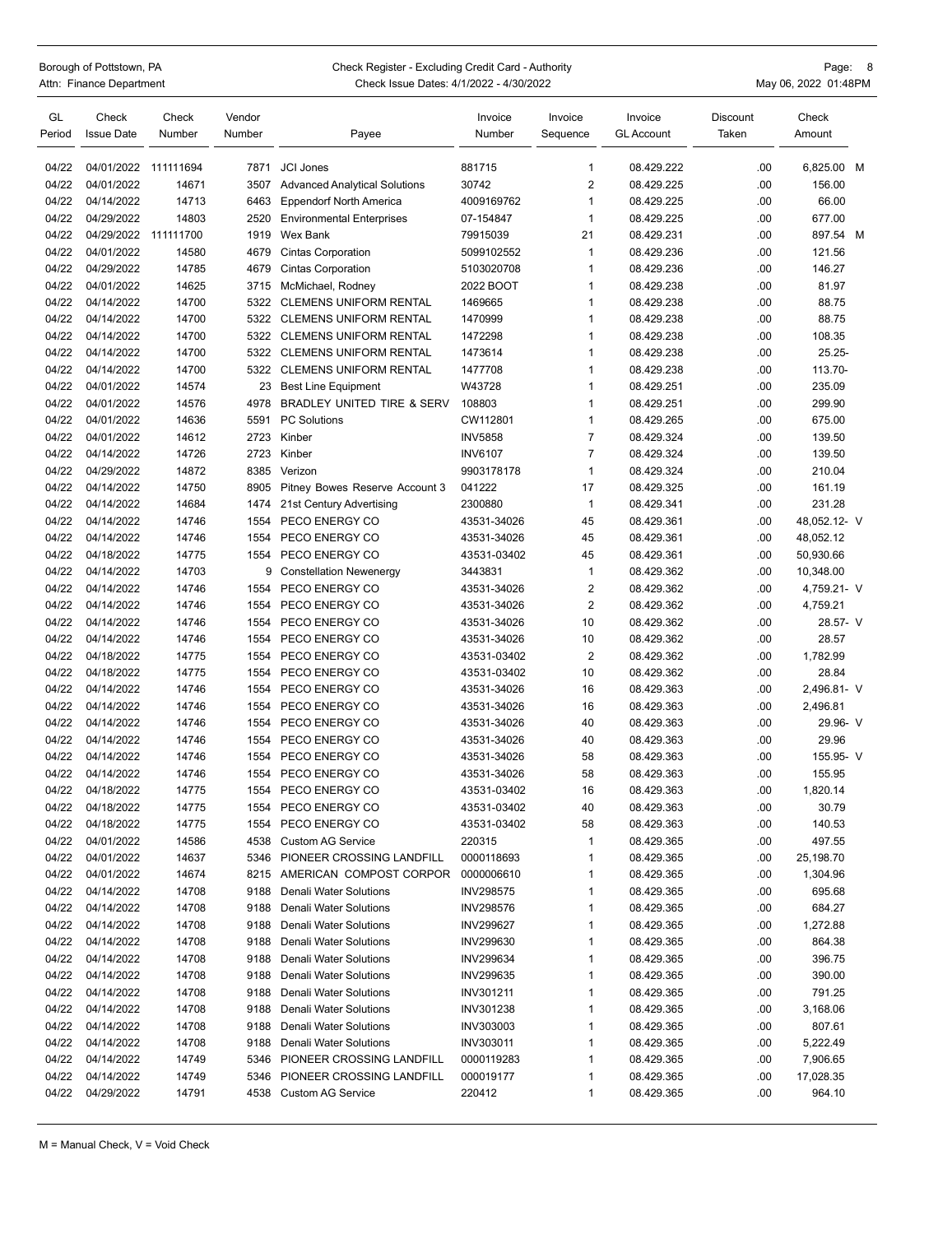## Borough of Pottstown, PA Page: 9<br>Attn: Finance Department Page: 19 Check Register - Excluding Credit Card - Authority Page: 9<br>May 06, 2022 01:48PM Check Issue Dates: 4/1/2022 - 4/30/2022 Check Issue Dates: 4/1/2022 - 4/30/2022

| GL<br>Period   | Check<br><b>Issue Date</b> | Check<br>Number | Vendor<br>Number | Payee                               | Invoice<br>Number | Invoice<br>Sequence | Invoice<br><b>GL Account</b> | Discount<br>Taken | Check<br>Amount  |
|----------------|----------------------------|-----------------|------------------|-------------------------------------|-------------------|---------------------|------------------------------|-------------------|------------------|
| 04/22          | 04/29/2022                 | 14794           | 9188             | Denali Water Solutions              | INV304640         | $\mathbf{1}$        | 08.429.365                   | .00               | 449.25           |
| 04/22          | 04/29/2022                 | 14841           | 5346             | PIONEER CROSSING LANDFILL           | 0000119396        | $\mathbf{1}$        | 08.429.365                   | .00               | 11,298.60        |
| 04/22          | 04/01/2022                 | 14660           | 3978             | <b>United Site Services</b>         | 0006432958        | $\mathbf{1}$        | 08.429.367                   | .00               | 124.85           |
| 04/22          | 04/14/2022                 | 14770           | 8191             | <b>Material Matters</b>             | 20220087          | $\mathbf{1}$        | 08.429.367                   | .00               | 4,312.50         |
| 04/22          | 04/29/2022                 | 14826           | 8474             | MARKET STREET PRINT.COM             | 64202             | $\mathbf{1}$        | 08.429.367                   | .00               | 191.75           |
| 04/22          | 04/29/2022                 | 14827           | 8191             | <b>Material Matters</b>             | 20220144          | $\mathbf{1}$        | 08.429.367                   | .00               | 717.50           |
| 04/22          | 04/29/2022                 | 14868           | 3978             | <b>United Site Services</b>         | 0006453304        | $\mathbf{1}$        | 08.429.367                   | .00               | 124.85           |
| 04/22          | 04/14/2022                 | 14708           | 9188             | Denali Water Solutions              | INV303001         | $\mathbf{1}$        | 08.429.368                   | .00               | 411.75           |
| 04/22          | 04/01/2022                 | 14629           | 4618             | Mover Indoor/Outdoor                | 186711-3          | 1                   | 08.429.371                   | .00               | 88.03            |
| 04/22          | 04/01/2022                 | 14658           | 1502             | <b>Twiford Electical Service</b>    | 2590              | $\mathbf{1}$        | 08.429.373                   | .00               | 2,357.57         |
| 04/22          | 04/01/2022                 | 14677           | 252              | <b>CARR &amp; DUFF</b>              | 140972            | $\mathbf{1}$        | 08.429.373                   | .00               | 10,817.00        |
| 04/22          | 04/14/2022                 | 14752           | 1573             | POTTSTOWN AUTO PARTS (NA            | 4882301           | 1                   | 08.429.373                   | .00               | 55.23            |
| 04/22          | 04/01/2022                 | 14578           | 671              | Carter Locksmith, Gregory R         | 023878            | $\mathbf{1}$        | 08.429.374                   | .00               | 30.00            |
| 04/22          | 04/01/2022                 | 14638           | 866              | POTTSTOWN BURIAL VAULT              | 211717            | 1                   | 08.429.374                   | .00               | 850.00           |
|                | 04/01/2022                 | 14640           |                  | <b>READING FOUNDRY &amp; SUPPLY</b> | S2465584.00       | $\mathbf{1}$        | 08.429.374                   | .00               |                  |
| 04/22<br>04/22 | 04/01/2022                 | 14640           | 1622<br>1622     | <b>READING FOUNDRY &amp; SUPPLY</b> | S2466438.00       | $\mathbf{1}$        | 08.429.374                   | .00               | 416.10<br>227.54 |
| 04/22          |                            |                 |                  | <b>READING FOUNDRY &amp; SUPPLY</b> |                   | $\mathbf{1}$        |                              |                   |                  |
|                | 04/01/2022                 | 14640           | 1622             |                                     | S2466711.00       |                     | 08.429.374                   | .00               | 11.42            |
| 04/22          | 04/01/2022                 | 14647           | 2030             | SHERWIN WILLIAMS CO                 | 6808-8            | $\mathbf{1}$        | 08.429.374                   | .00               | 2,661.00         |
| 04/22          | 04/01/2022                 | 14675           | 3429             | Adams SFC Inc.                      | 3184193           | $\mathbf 1$         | 08.429.374                   | .00               | 5,800.12         |
| 04/22          | 04/01/2022                 | 14681           | 1608             | PYRZ WATER SUPPLY CO INC            | 45104             | $\mathbf{1}$        | 08.429.374                   | .00               | 3,282.00         |
| 04/22          | 04/01/2022                 | 14682           | 2030             | SHERWIN WILLIAMS CO                 | 6807-0            | -1                  | 08.429.374                   | .00               | 4,701.10         |
| 04/22          | 04/29/2022                 | 14789           | 2545             | Connections Automation & Contro     | 2204152           | $\mathbf{1}$        | 08.429.374                   | .00               | 2,844.00         |
| 04/22          | 04/01/2022                 | 14597           | 8415             | George Kelso Co                     | 4201              | 3                   | 08.429.375                   | .00               | 200.00           |
| 04/22          | 04/01/2022                 | 14597           | 8415             | George Kelso Co                     | 4201              | $\overline{2}$      | 08.429.375                   | .00               | 2,658.00         |
| 04/22          | 04/01/2022                 | 14597           | 8415             | George Kelso Co                     | 4201              | $\mathbf{1}$        | 08.429.375                   | .00               | 23,518.00        |
| 04/22          | 04/01/2022                 | 14678           | 3122             | <b>EMERGENCY SYSTEMS SER C</b>      | R905000009:       | $\mathbf{1}$        | 08.429.375                   | .00               | 55,589.40        |
| 04/22          | 04/12/2022                 | 14678           | 3122             | <b>EMERGENCY SYSTEMS SER C</b>      | R905000009:       | $\mathbf{1}$        | 08.429.375                   | .00               | 55,589.40- V     |
| 04/22          | 04/14/2022                 | 14712           | 3122             | <b>EMERGENCY SYSTEMS SER C</b>      | R905000009:       | 3                   | 08.429.375                   | .00               | 5,589.40         |
| 04/22          | 04/14/2022                 | 14717           | 8415             | George Kelso Co                     | 4212              | 3                   | 08.429.375                   | .00               | 50.00            |
| 04/22          | 04/14/2022                 | 14717           | 8415             | George Kelso Co                     | 4212              | 2                   | 08.429.375                   | .00               | 664.50           |
| 04/22          | 04/14/2022                 | 14717           | 8415             | George Kelso Co                     | 4212              | 4                   | 08.429.375                   | .00               | 2,200.00         |
| 04/22          | 04/14/2022                 | 14717           | 8415             | George Kelso Co                     | 4212              | 1                   | 08.429.375                   | .00               | 5,879.50         |
| 04/22          | 04/14/2022                 | 14717           | 8415             | George Kelso Co                     | 4213              | $\mathbf{1}$        | 08.429.375                   | .00               | 1,500.00         |
| 04/22          | 04/29/2022                 | 14806           | 1658             | Ferguson Waterworks #920            | 0579027           | 1                   | 08.429.375                   | .00               | 360.55           |
| 04/22          | 04/01/2022                 | 14582           | 1826             | <b>CLARK INDUSTRIAL SUPPLY</b>      | 172934            | $\mathbf{1}$        | 08.429.378                   | .00               | 169.29           |
| 04/22          | 04/01/2022                 | 14656           | 4813             | <b>TRS Welding</b>                  | 15291             | $\mathbf{1}$        | 08.429.378                   | .00               | 418.27           |
| 04/22          | 04/01/2022                 | 14672           | 463              | <b>ALBARELL ELECTRIC</b>            | 13796             | 1                   | 08.429.378                   | .00               | 360.00           |
| 04/22          | 04/14/2022                 | 14701           | 4773             | Cocker-Weber Brush                  | 61762             | 1                   | 08.429.378                   | .00               | 13,920.00        |
| 04/22          | 04/27/2022                 | 14867           | 6001             | TUSTIN MECHANICAL SERVICE           | 910023875         | 1                   | 08.429.378                   | .00               | 490.25- V        |
| 04/22          | 04/29/2022                 | 14867           | 6001             | TUSTIN MECHANICAL SERVICE           | 910023875         | 1                   | 08.429.378                   | .00               | 490.25           |
| 04/22          | 04/14/2022                 | 14702           | 2545             | Connections Automation & Contro     | 2204025           | 1                   | 08.429.379                   | .00               | 1,800.00         |
| 04/22          | 04/29/2022                 | 14866           | 4813             | <b>TRS Welding</b>                  | 15395             | 1                   | 08.429.379                   | .00               | 629.77           |
| 04/22          | 04/01/2022                 | 14589           | 2464             | DENNEY ELECTRIC OF BOYER            | S101823225.       | 1                   | 08.429.380                   | .00               | 33.67            |
| 04/22          | 04/01/2022                 | 14672           | 463              | ALBARELL ELECTRIC                   | 9897106952        | 1                   | 08.429.380                   | .00               | 2,380.00         |
| 04/22          | 04/14/2022                 | 14714           | 6751             | <b>EXCELSIOR BLOWER SYSTEM</b>      | 0909724-IN        | 1                   | 08.429.380                   | .00               | 271.04           |
| 04/22          | 04/29/2022                 | 14804           | 6751             | <b>Excelsior Blower Systems</b>     | 0909772-IN        | 1                   | 08.429.380                   | .00               | 2,900.00         |
| 04/22          | 04/14/2022                 | 14716           | 859              | <b>Galco Industrial Electronics</b> | X16988301         | 1                   | 08.429.381                   | .00               | 1,821.52         |
| 04/22          | 04/01/2022                 | 14609           | 1961             | Keystone Engineering Group Inc      | 2200480           | 1                   | 08.429.385                   | .00               | 1,107.68         |
| 04/22          | 04/14/2022                 | 14720           | 719              | HACH CO                             | 12949868          | $\mathbf{1}$        | 08.429.386                   | .00               | 1,088.00         |
| 04/22          | 04/01/2022                 | 14664           | 1776             | VISION BENEFITS OF AMERICA          | 1652946           | 20                  | 08.430.196                   | .00               | 22.68            |
| 04/22          | 04/29/2022                 | 14873           | 1776             | VISION BENEFITS OF AMERICA          | 1658657           | 20                  | 08.430.196                   | .00               | 22.68            |
| 04/22          | 04/29/2022 111111698       |                 | 4294             | DELTA DENTALOF PENNSYLVA            | BE00491757        | 18                  | 08.430.196                   | .00               | 260.81 M         |
| 04/22          | 04/29/2022                 | 111111699       | 2812             | Independence Blue Cross             | 2204072925        | 20                  | 08.430.196                   | .00               | 3,113.71 M       |
| 04/22          | 04/29/2022 111111701       |                 | 3119             | RELIANCE STANDARD LIFE INS          | 05/01/22-05/      | 20                  | 08.430.198                   | .00               | 97.81 M          |
| 04/22          | 04/01/2022                 | 14634           | 5788             | OFFICE BASICS                       | I-1992357         | 3                   | 08.430.210                   | .00               | 12.71            |
| 04/22          | 04/01/2022                 | 14634           | 5788             | <b>OFFICE BASICS</b>                | I-1992364         | 3                   | 08.430.210                   | .00               | 66.45            |
|                |                            |                 |                  |                                     |                   |                     |                              |                   |                  |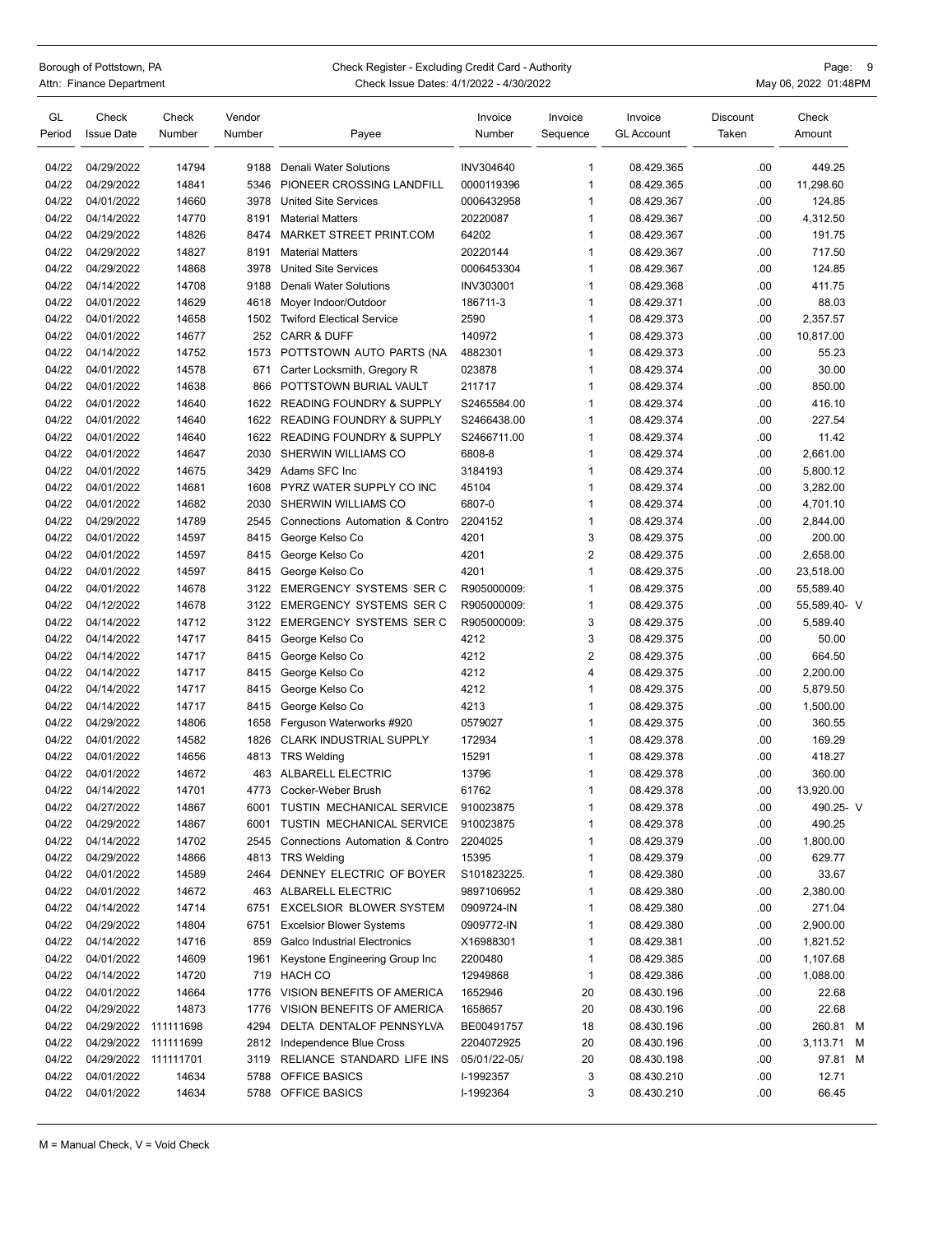## Borough of Pottstown, PA Check Register - Excluding Credit Card - Authority Page: 10<br>Attn: Finance Department Page: 10 Check Issue Dates: 4/1/2022 - 4/30/2022 Check Issue Dates: 4/1/2022 - 4/30/2022 **Actual Check Issue Dates: 4/1/2022** - 4/30/2022 May 06, 2022 01:48PM

| GL<br>Period | Check<br><b>Issue Date</b> | Check<br>Number                | Vendor<br>Number | Payee                                 | Invoice<br>Number | Invoice<br>Sequence | Invoice<br><b>GL Account</b> | Discount<br>Taken | Check<br>Amount |  |
|--------------|----------------------------|--------------------------------|------------------|---------------------------------------|-------------------|---------------------|------------------------------|-------------------|-----------------|--|
| 04/22        | 04/01/2022                 | 14634                          | 5788             | <b>OFFICE BASICS</b>                  | I-1992368         | 3                   | 08.430.210                   | .00               | 6.05            |  |
| 04/22        | 04/01/2022                 | 14634                          | 5788             | <b>OFFICE BASICS</b>                  | I-1993407         | 3                   | 08.430.210                   | .00               | 71.40           |  |
| 04/22        | 04/14/2022                 | 14743                          | 5788             | <b>OFFICE BASICS</b>                  | I-2005678         | 3                   | 08.430.210                   | .00               | 7.29            |  |
| 04/22        | 04/29/2022                 | 111111697                      | 8024             | TFS Leasing Program of DeLage         | 75877937          | 19                  | 08.430.211                   | .00               | 41.36 M         |  |
| 04/22        | 04/29/2022                 | 111111700                      | 1919             | Wex Bank                              | 79915039          | 13                  | 08.430.231                   | .00               | 576.57 M        |  |
| 04/22        | 04/14/2022                 | 14700                          | 5322             | <b>CLEMENS UNIFORM RENTAL</b>         | 1469669           | 3                   | 08.430.238                   | .00               | 8.60            |  |
| 04/22        | 04/14/2022                 | 14700                          | 5322             | <b>CLEMENS UNIFORM RENTAL</b>         | 1471002           | 3                   | 08.430.238                   | .00               | 8.60            |  |
| 04/22        | 04/14/2022                 | 14698                          | 4679             | <b>Cintas Corporation</b>             | 5102703524        | 3                   | 08.430.241                   | .00               | 65.45           |  |
| 04/22        | 04/01/2022                 | 14572                          | 9020             | AutoZone                              | 4610476685        | 3                   | 08.430.251                   | .00               | 2.41            |  |
| 04/22        | 04/01/2022                 | 14594                          | 6296             | FRED BEANS FORD OF BOYER              | 364714P           | 3                   | 08.430.251                   | .00               | 8.28            |  |
| 04/22        | 04/01/2022                 | 14615                          | 1420             | KUTZ, EM                              | 35461             | 3                   | 08.430.251                   | .00               | 291.32          |  |
| 04/22        | 04/01/2022                 | 14644                          | 1670             | SAWCHUKS GARAGE INC                   | 0028115           | 3                   | 08.430.251                   | .00               | 35.27           |  |
| 04/22        | 04/01/2022                 | 14652                          | 9066             | T C LAWN EQUIPMENT                    | 26514             | 3                   | 08.430.251                   | .00               | 50.63           |  |
| 04/22        | 04/01/2022                 | 14654                          | 5804             | <b>Triad Truck Equipment</b>          | 0099168-IN        | 3                   | 08.430.251                   | .00               | 385.84          |  |
| 04/22        | 04/01/2022                 | 14654                          | 5804             | <b>Triad Truck Equipment</b>          | 0099249-IN        | 3                   | 08.430.251                   | .00               | 109.48          |  |
| 04/22        | 04/01/2022                 | 14654                          | 5804             | <b>Triad Truck Equipment</b>          | 0099290-IN        | 3                   | 08.430.251                   | .00               | 133.14          |  |
| 04/22        | 04/01/2022                 | 14654                          | 5804             | <b>Triad Truck Equipment</b>          | 0099291-IN        | $\overline{4}$      | 08.430.251                   | .00               | 56.00           |  |
| 04/22        | 04/01/2022                 | 14654                          | 5804             | <b>Triad Truck Equipment</b>          | 0099932-IN        | 3                   | 08.430.251                   | .00               | 105.00          |  |
| 04/22        | 04/14/2022                 | 14688                          | 25               | ASSOCIATED TRUCK PARTS                | 550825            | 3                   | 08.430.251                   | .00               | 11.12           |  |
| 04/22        | 04/14/2022                 | 14699                          | 1826             | <b>CLARK INDUSTRIAL SUPPLY</b>        | 173411            | 3                   | 08.430.251                   | .00               | 11.58           |  |
| 04/22        | 04/29/2022                 | 14780                          | 9020             | AutoZone                              | 4610514717        | 3                   | 08.430.251                   | .00               | 3.41            |  |
| 04/22        | 04/29/2022                 | 14851                          | 1670             | SAWCHUKS GARAGE INC                   | 0028647           | 3                   | 08.430.251                   | .00               | 62.19           |  |
| 04/22        | 04/29/2022                 | 14863                          | 5804             | <b>Triad Truck Equipment</b>          | 0100297-IN        | 3                   | 08.430.251                   | .00               | 206.98          |  |
| 04/22        | 04/14/2022                 | 14750                          | 8905             | Pitney Bowes Reserve Account 3        | 041222            | 8                   | 08.430.325                   | .00               | 3.56            |  |
| 04/22        | 04/14/2022                 | 14746                          | 1554             | PECO ENERGY CO                        | 43531-34026       | 30                  | 08.430.361                   | .00               | 177.98- V       |  |
| 04/22        | 04/14/2022                 | 14746                          | 1554             | PECO ENERGY CO                        | 43531-34026       | 30                  | 08.430.361                   | .00               | 177.98          |  |
| 04/22        | 04/18/2022                 | 14775                          | 1554             | PECO ENERGY CO                        | 43531-03402       | 30                  | 08.430.361                   | .00               | 161.99          |  |
| 04/22        | 04/14/2022                 | 14746                          | 1554             | PECO ENERGY CO                        | 43531-34026       | 34                  | 08.430.362                   | .00               | 609.98- V       |  |
| 04/22        | 04/14/2022                 | 14746                          | 1554             | PECO ENERGY CO                        | 43531-34026       | 34                  | 08.430.362                   | .00               | 609.98          |  |
| 04/22        | 04/18/2022                 | 14775                          | 1554             | PECO ENERGY CO                        | 43531-03402       | 34                  | 08.430.362                   | .00               | 395.12          |  |
| 04/22        | 04/01/2022                 | 14664                          | 1776             | VISION BENEFITS OF AMERICA            | 1652946           | 27                  | 08.447.196                   | .00               | 38.03           |  |
| 04/22        | 04/29/2022                 | 14873                          | 1776             | VISION BENEFITS OF AMERICA            | 1658657           | 27                  | 08.447.196                   | .00               | 38.03           |  |
| 04/22        | 04/29/2022                 | 111111698                      | 4294             | DELTA DENTALOF PENNSYLVA              | BE00491757        | 23                  | 08.447.196                   | .00               | 414.92 M        |  |
| 04/22        | 04/29/2022                 | 111111699                      | 2812             | Independence Blue Cross               | 2204072925        | 29                  | 08.447.196                   | .00               | 4,713.61 M      |  |
| 04/22        | 04/29/2022                 | 111111701                      | 3119             | RELIANCE STANDARD LIFE INS            | 05/01/22-05/      | 25                  | 08.447.198                   | .00               | 71.34 M         |  |
| 04/22        | 04/01/2022                 | 14587                          | 947              | <b>DALLAS DATA SYSTEMS INC</b>        | 25831             | $\mathbf{1}$        | 08.480.100                   | .00               | 1,341.25        |  |
| 04/22        | 04/29/2022                 | 14843                          | 102              | PORTNOFF LAW ASSOCIATES               | 1871              | $\overline{2}$      | 08.480.170                   | .00               | 1.736.31        |  |
| 04/22        | 04/29/2022                 | 14818                          | 1385             | INTERSTATE TAX SERVICE BUR            | 27155             | 3                   | 08.487.194                   | .00               | 11.55           |  |
| 04/22        | 04/29/2022                 | 14818                          |                  | 1385 INTERSTATE TAX SERVICE BUR 27155 |                   | 9                   | 08.487.194                   | .00               | 3.44            |  |
| 04/22        | 04/01/2022                 | 14600                          | 2841             | <b>Harrison Group</b>                 | 2203090           | 4                   | 08.487.196                   | .00               | 60.00           |  |
| 04/22        | 04/01/2022                 | 14602                          | 7498             | <b>Heartland Abstract</b>             | 416 N YORK        | $\overline{2}$      | 08.495.100                   | .00               | 20.00           |  |
|              |                            | Total SEWER OPERATING FUND 08: |                  |                                       |                   |                     |                              | .00               | 640,071.40      |  |
|              | <b>SEWER LINES FUND 18</b> |                                |                  |                                       |                   |                     |                              |                   |                 |  |
| 04/22        | 04/01/2022                 | 14621                          |                  | 1456 MAILLIE LLP                      | 1000121127        | 10                  | 18.402.311                   | .00               | 400.00          |  |
| 04/22        | 04/14/2022                 | 14745                          | 5591             | <b>PC Solutions</b>                   | CW112606          | 5                   | 18.407.451                   | .00               | 2.72            |  |
| 04/22        | 04/14/2022                 | 14745                          |                  | 5591 PC Solutions                     | CW112696          | 5                   | 18.407.451                   | .00               | 5.52            |  |
| 04/22        | 04/14/2022                 | 14745                          |                  | 5591 PC Solutions                     | CW112697          | 5                   | 18.407.451                   | .00               | 5.25            |  |
| 04/22        | 04/14/2022                 | 14745                          | 5591             | <b>PC Solutions</b>                   | CW112853          | 5                   | 18.407.451                   | .00               | 2.95            |  |
| 04/22        | 04/14/2022                 | 14745                          | 5591             | <b>PC Solutions</b>                   | CW112882          | 5                   | 18.407.451                   | .00               | 2.50            |  |
| 04/22        | 04/14/2022                 | 14745                          | 5591             | <b>PC Solutions</b>                   | CW112883          | 5                   | 18.407.451                   | .00               | 27.42           |  |
| 04/22        | 04/14/2022                 | 14745                          |                  | 5591 PC Solutions                     | CW112909          | 5                   | 18.407.451                   | .00               | 5.25            |  |
| 04/22        | 04/14/2022                 | 14745                          | 5591             | <b>PC Solutions</b>                   | CW112956          | 5                   | 18.407.451                   | .00               | 5.52            |  |
| 04/22        | 04/14/2022                 | 14745                          | 5591             | <b>PC Solutions</b>                   | CW112698          | 5                   | 18.407.452                   | .00               | 56.40           |  |
| 04/22        | 04/14/2022                 | 14745                          |                  | 5591 PC Solutions                     | CW112785          | 5                   | 18.407.452                   | .00               | 8.93            |  |
|              |                            |                                |                  |                                       |                   |                     |                              |                   |                 |  |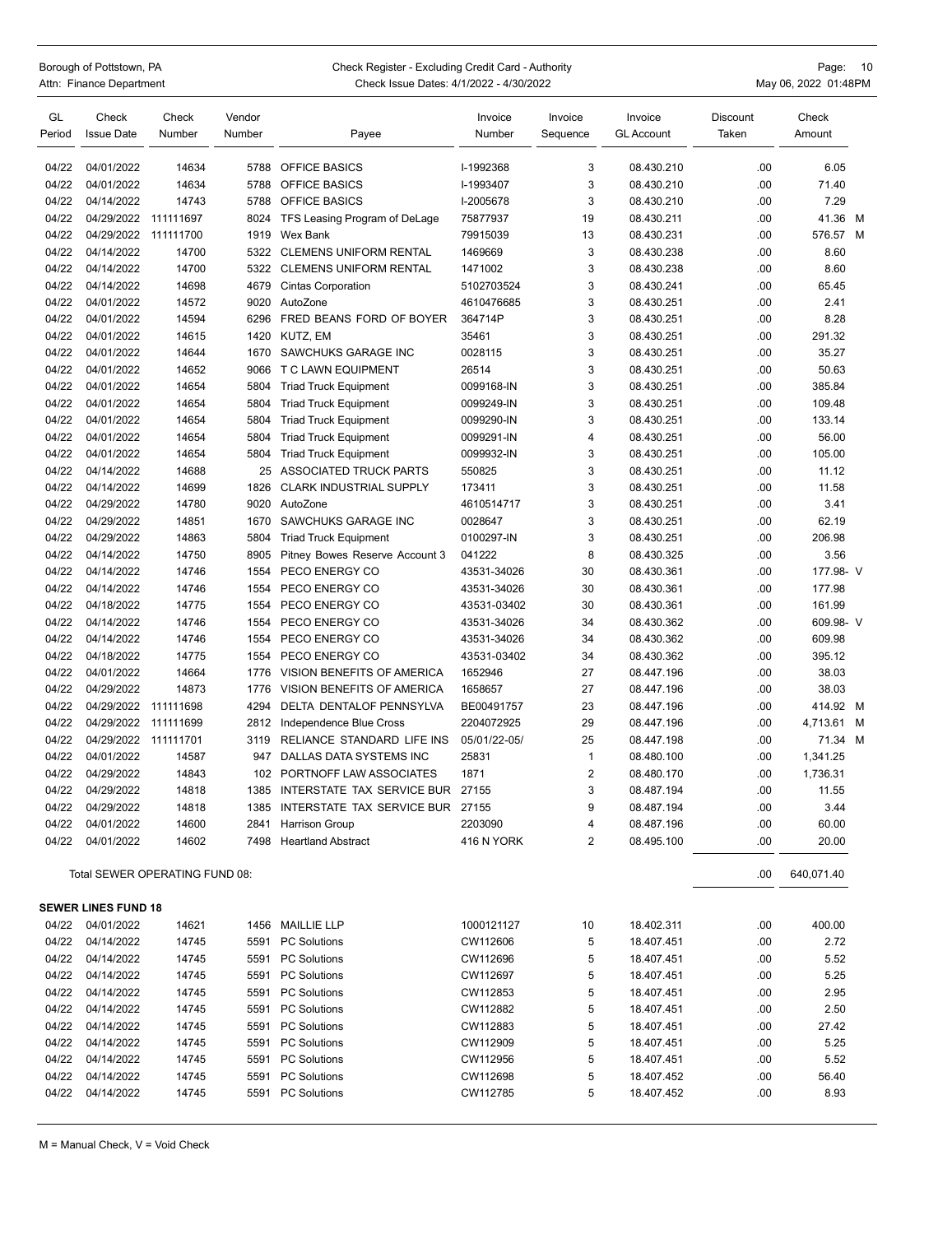| Borough of Pottstown, PA | Check Register - Excluding Credit Card - Authority | Page: 11             |
|--------------------------|----------------------------------------------------|----------------------|
| Attn: Finance Department | Check Issue Dates: 4/1/2022 - 4/30/2022            | May 06, 2022 01:48PM |

| GL     | Check                        | Check                        | Vendor |                                     | Invoice           | Invoice        | Invoice           | Discount | Check            |  |
|--------|------------------------------|------------------------------|--------|-------------------------------------|-------------------|----------------|-------------------|----------|------------------|--|
| Period | <b>Issue Date</b>            | Number                       | Number | Payee                               | Number            | Sequence       | <b>GL Account</b> | Taken    | Amount           |  |
| 04/22  | 04/14/2022                   | 14745                        |        | 5591 PC Solutions                   | CW112982          | 5              | 18.407.452        | .00      | 56.40            |  |
| 04/22  | 04/14/2022                   | 14745                        | 5591   | <b>PC Solutions</b>                 | CW113020          | 5              | 18.407.452        | .00      | 5.64             |  |
| 04/22  | 04/29/2022                   | 14818                        | 1385   | INTERSTATE TAX SERVICE BUR          | 27155             | 13             | 18.436.194        | .00      | 10.31            |  |
| 04/22  | 04/01/2022                   | 14664                        | 1776   | VISION BENEFITS OF AMERICA          | 1652946           | 29             | 18.436.196        | .00      | 21.73            |  |
| 04/22  | 04/29/2022                   | 14873                        | 1776   | VISION BENEFITS OF AMERICA          | 1658657           | 29             | 18.436.196        | .00      | 21.73            |  |
| 04/22  | 04/29/2022                   | 111111698                    | 4294   | DELTA DENTALOF PENNSYLVA            | BE00491757        | 30             | 18.436.196        | .00      | 254.01 M         |  |
| 04/22  | 04/29/2022                   | 111111699                    | 2812   | Independence Blue Cross             | 2204072925        | 31             | 18.436.196        | .00      | 4,001.57 M       |  |
| 04/22  | 04/29/2022                   | 111111701                    | 3119   | RELIANCE STANDARD LIFE INS          | 05/01/22-05/      | 32             | 18.436.198        | .00      | 93.36 M          |  |
| 04/22  | 04/29/2022                   | 111111700                    | 1919   | Wex Bank                            | 79915039          | 15             | 18.436.231        | .00      | 566.39 M         |  |
| 04/22  | 04/14/2022                   | 14700                        |        | 5322 CLEMENS UNIFORM RENTAL         | 1469670           | $\mathbf{1}$   | 18.436.238        | .00      | 14.25            |  |
| 04/22  | 04/14/2022                   | 14700                        |        | 5322 CLEMENS UNIFORM RENTAL         | 1471003           | 1              | 18.436.238        | .00      | 14.25            |  |
| 04/22  | 04/14/2022                   | 14700                        |        | 5322 CLEMENS UNIFORM RENTAL         | 1473618           | 1              | 18.436.238        | .00      | 16.90            |  |
| 04/22  | 04/01/2022                   | 14612                        |        | 2723 Kinber                         | <b>INV5858</b>    | 9              | 18.436.324        | .00      | 27.90            |  |
| 04/22  | 04/14/2022                   | 14726                        | 2723   | Kinber                              | <b>INV6107</b>    | 9              | 18.436.324        | .00      | 27.90            |  |
| 04/22  | 04/14/2022                   | 14746                        | 1554   | PECO ENERGY CO                      | 43531-34026       | 26             | 18.436.361        | .00      | 29.94- V         |  |
| 04/22  | 04/14/2022                   | 14746                        | 1554   | PECO ENERGY CO                      | 43531-34026       | 26             | 18.436.361        | .00      | 29.94            |  |
| 04/22  | 04/14/2022                   | 14746                        | 1554   | PECO ENERGY CO                      | 43531-34026       | 50             | 18.436.361        | .00      | $6.19 - V$       |  |
| 04/22  | 04/14/2022                   | 14746                        | 1554   | PECO ENERGY CO                      | 43531-34026       | 50             | 18.436.361        | .00      | 6.19             |  |
| 04/22  | 04/14/2022                   | 14746                        | 1554   | PECO ENERGY CO                      | 43531-34026       | 53             | 18.436.361        | .00      | 30.08- V         |  |
| 04/22  | 04/14/2022                   | 14746                        | 1554   | PECO ENERGY CO                      | 43531-34026       | 53             | 18.436.361        | .00      | 30.08            |  |
| 04/22  | 04/18/2022                   | 14775                        | 1554   | PECO ENERGY CO                      | 43531-03402       | 26             | 18.436.361        | .00      | 30.00            |  |
| 04/22  | 04/18/2022                   | 14775                        | 1554   | PECO ENERGY CO                      | 43531-03402       | 50             | 18.436.361        | .00      | 5.15             |  |
| 04/22  | 04/18/2022                   | 14775                        | 1554   | PECO ENERGY CO                      | 43531-03402       | 53             | 18.436.361        | .00      | 30.24            |  |
| 04/22  | 04/14/2022                   | 14685                        | 1491   | A D Moyer                           | 342842            | 1              | 18.436.375        | .00      | 21.45            |  |
| 04/22  | 04/14/2022                   | 14685                        | 1491   | A D Moyer                           | 342912            | $\mathbf{1}$   | 18.436.375        | .00      | 29.16            |  |
| 04/22  | 04/14/2022                   | 14685                        | 1491   | A D Moyer                           | 343645            | $\mathbf{1}$   | 18.436.375        | .00      | 20.60            |  |
| 04/22  | 04/14/2022                   | 14685                        | 1491   | A D Moyer                           | 345650            | 1              | 18.436.375        | .00      | 37.32            |  |
| 04/22  | 04/14/2022                   | 14704                        |        | 6503 CTS Mobility                   | 236873            | $\overline{2}$ | 18.436.375        | .00      | 465.67           |  |
| 04/22  | 04/14/2022                   | 14755                        | 1622   | <b>READING FOUNDRY &amp; SUPPLY</b> | S2464936.00       | $\mathbf{1}$   | 18.436.375        | .00      | 188.38           |  |
| 04/22  | 04/29/2022                   | 14778                        | 2910   | ALL INDUSTRIAL SAFETY PROD          | 231483            | $\overline{2}$ | 18.436.375        | .00      | 110.26           |  |
| 04/22  | 04/29/2022                   | 14875                        | 6427   | Weavers Hardware Company            | 270234            | 1              | 18.436.375        | .00      | 134.16           |  |
|        |                              | Total SEWER LINES FUND 18:   |        |                                     |                   |                |                   | .00      | 6,727.19         |  |
|        | <b>SEWER CAPITAL FUND 17</b> |                              |        |                                     |                   |                |                   |          |                  |  |
| 04/22  | 04/01/2022                   | 14604                        | 3164   | <b>Herbert Rowland &amp; Grubic</b> | 158645            | 2              | 17.165000         | .00      | 692.00           |  |
| 04/22  | 04/01/2022                   | 14608                        | 8521   | JOAO & BRADLEY CONSTRUCT            | <b>APPLICATIO</b> | 1              | 17.165000         | .00      | 61,425.64        |  |
| 04/22  | 04/14/2022                   | 14721                        | 3164   | Herbert Rowland & Grubic            | 159021            | $\overline{2}$ | 17.165000         | .00      | 702.75           |  |
|        |                              | Total SEWER CAPITAL FUND 17: |        |                                     |                   |                |                   | .00      | 62,820.39        |  |
|        | <b>Grand Totals:</b>         |                              |        |                                     |                   |                |                   |          | .00 1,154,466.69 |  |

 $=$   $=$